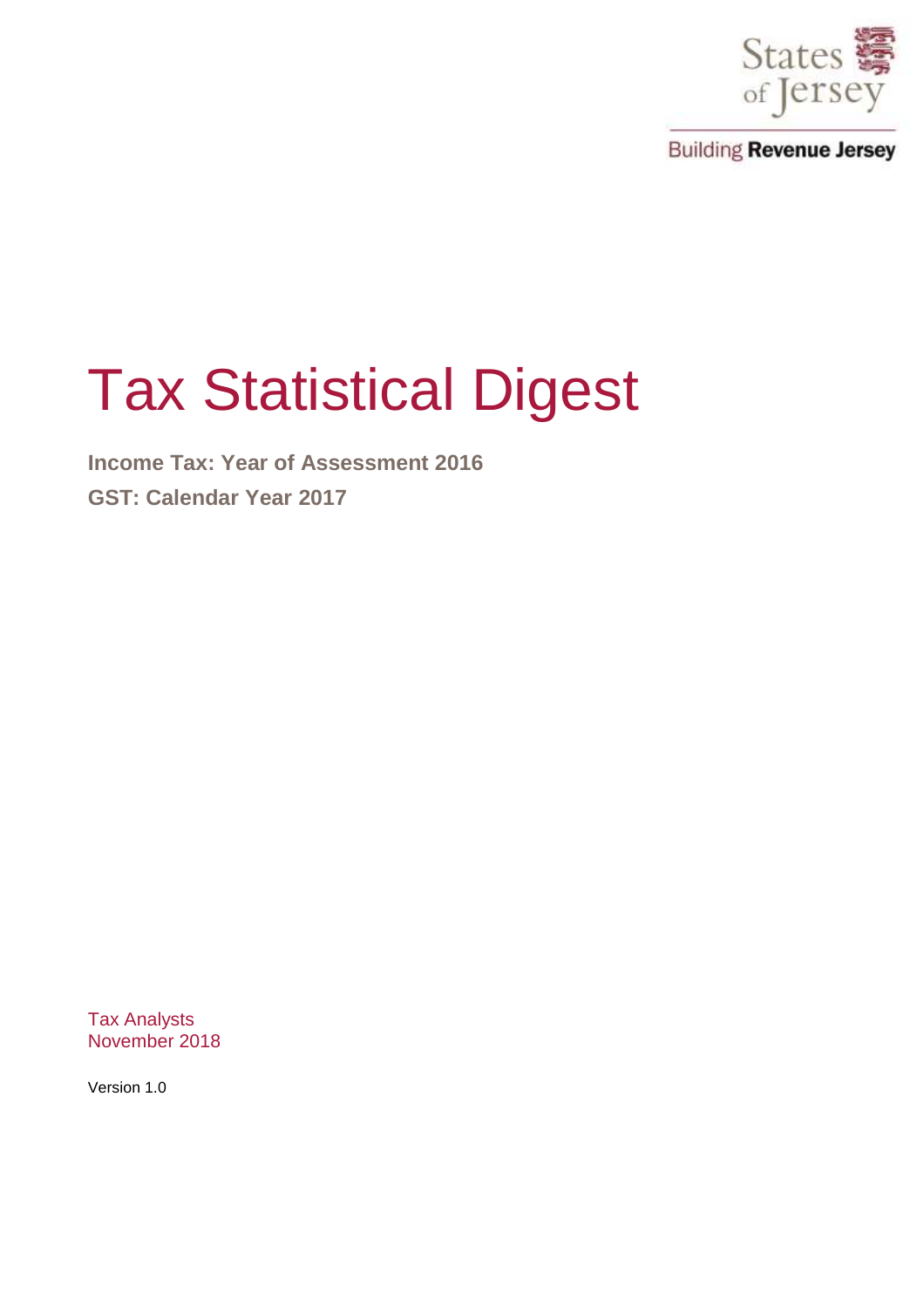

# <span id="page-1-0"></span>Contents

| 1               |      |  |
|-----------------|------|--|
| 2               |      |  |
|                 | 2.1  |  |
|                 | 2.2  |  |
| 3               |      |  |
|                 | 3.1  |  |
| 4               |      |  |
|                 | 4.1  |  |
| 5               |      |  |
|                 | 5.1  |  |
|                 | 5.2  |  |
| 6               |      |  |
|                 | 6.1  |  |
|                 | 6.2  |  |
|                 | 6.3  |  |
|                 | 6.4  |  |
| $\overline{7}$  |      |  |
|                 | 7.1  |  |
|                 | 7.2  |  |
|                 | 7.3  |  |
|                 | 7.4  |  |
| 8               |      |  |
| 9               |      |  |
|                 | 9.1  |  |
| 10 <sup>°</sup> |      |  |
|                 | 10.1 |  |
|                 | 10.2 |  |
|                 | 10.3 |  |
|                 |      |  |
|                 | 11.1 |  |
|                 |      |  |
|                 | 12.1 |  |
| 13              |      |  |
| 14              |      |  |
| 15 <sub>1</sub> |      |  |
|                 | 15.1 |  |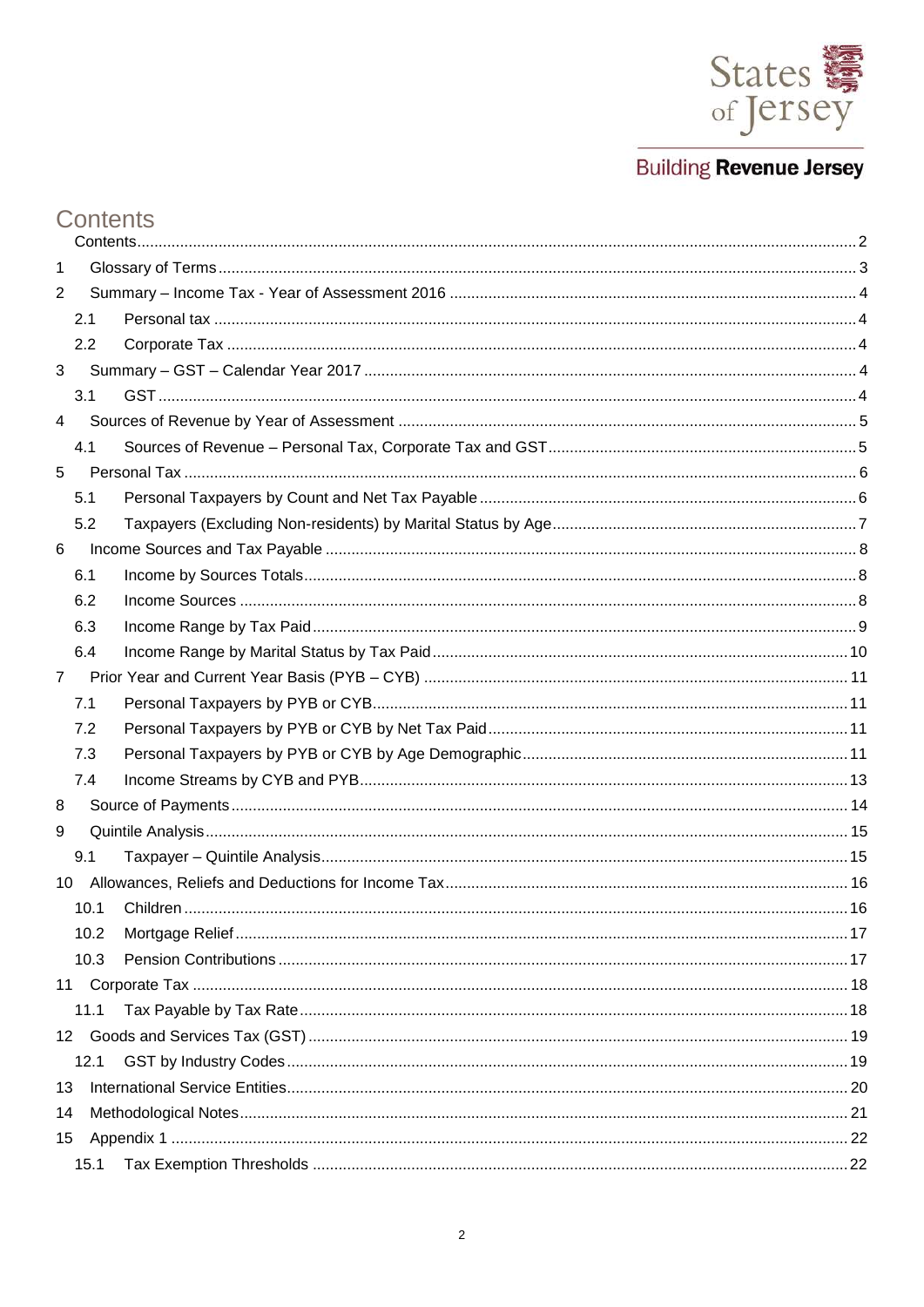

# <span id="page-2-0"></span>**1 Glossary of Terms**

**Corporate (Company) Tax** - Companies that have completed a return in the year of assessment – inclusive of companies whose income is subject to tax at 0%, 10% or 20%. Companies taxed at 10% are 'financial services companies'. Companies taxed at 20% are utility companies or have income from the importation or supply of hydrocarbon oil, quarrying in Jersey, renting land/property and or property development.

#### **Current Year and Prior Year Basis**

**Current Year Basis ("CYB") -** Personal taxpayers who pay their tax on a current year basis are employees who have ITIS deducted in the year for income earned in the year. In this report they are referred to as CYB taxpayers.

**Prior Year Basis ("PYB") -** Personal taxpayers who pay their tax on a previous year basis are employees who have ITIS deducted in the year for income earned in the previous year. Personal taxpayers that are not employees (e.g. selfemployed) will also pay their tax on a previous year basis. In this report they are referred to as PYB taxpayers.

**ITIS** – Income Tax Instalment System.

**Goods and Services Tax ("GST") –** charged, collected and remitted by those businesses registered for GST.

**Marginal Rate Taxpayer -** A personal taxpayer whose tax liability is determined by reference to the marginal rate calculation.

**Standard Rate Taxpayer** - A personal taxpayer whose tax liability is determined by reference to the standard rate calculation.

#### **Personal Taxpayer**

An individual/married couple/civil partnership that pays personal income tax, based on their own liability, in Jersey, for the particular year. A "Personal Taxpayer" whose liability is less than £50 for a particular is year is counted as a Personal Non-Taxpayer and excluded from this analysis.

Personal taxpayers include:

- Single individuals
- Married couples/civil partnerships (counted as one personal taxpayer as they do not have separate tax liabilities).
- Married couples/civil partnerships that have elected for separate assessment (counted as two personal taxpayers as they have separate tax liabilities).

· **Tax Payable -** The income tax due by the taxpayer relating to a year of assessment. This is the amount the taxpayer is due to pay to the Treasury, which is either collected via ITIS or made by direct payment. Tax payable is the basis for the 'tax revenues' figure that is reported in the States of Jersey Accounts.

**Tax Receipts –** The amount of cash received by the Treasury from tax liabilities due. Note tax receipts in a calendar year may differ to that of tax payable (or recognised) due to timing of payments in relation to a liability (e.g. payments may be received for tax due in previous years).

**Total Income** - The sum of a taxpayer's income taken into account in calculating their tax payable. Total income is measured before tax allowances and any other deductions have been taken into account. Business profits included within total income are net after deductions have been made in respect of brought forward business losses and/or capital allowances.

**Please note** - Numbers presented throughout this report have been rounded independently to the nearest 10; therefore, rows and columns in some tables may not sum to the total shown.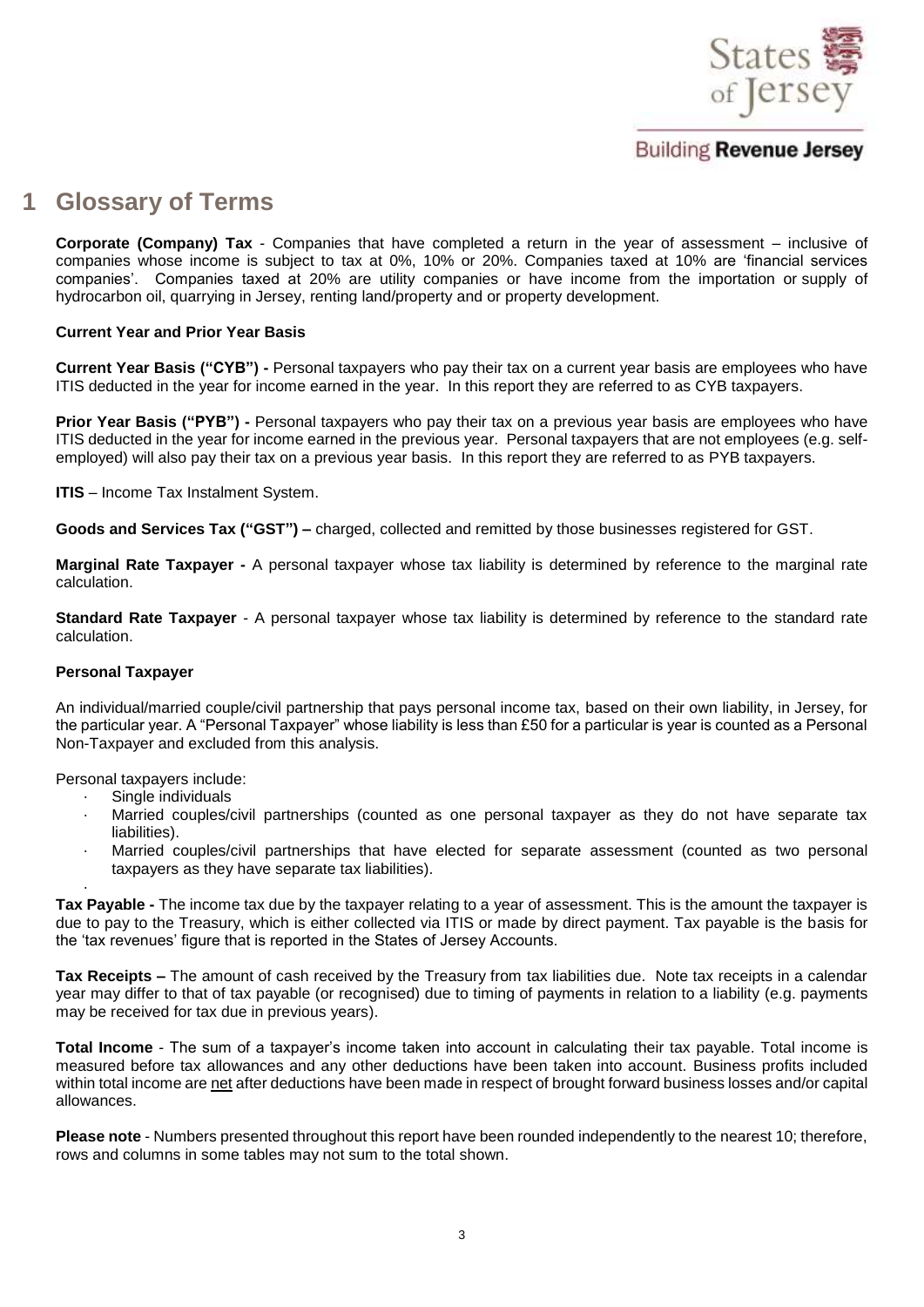

# <span id="page-3-0"></span>**2 Summary – Income Tax - Year of Assessment 2016**

#### <span id="page-3-1"></span>**2.1 Personal tax**

There were 48,070 personal taxpayers with tax payable of £408m for year of assessment 2016. This is made up of:

- 46,900 resident personal taxpayers with tax payable of £404m.
- 1,170 non-resident personal taxpayers with tax payable of £4m.

All new taxpayers are registered as CYB taxpayers, unless they are sole traders or their income derives only from investment income and hence are not in receipt of employment income from which to deduct ITIS.

#### <span id="page-3-2"></span>**2.2 Corporate Tax**

There were 1,430 corporate taxpayers with a positive liability<sup>1</sup> to tax. The tax payable by these companies was £89m for year of assessment 2016.

# <span id="page-3-3"></span>**3 Summary – GST – Calendar Year 2017**

#### <span id="page-3-4"></span>**3.1 GST**

-

There were 1,620 GST registered businesses who remitted £90m in 2017, there was also 860 GST registered businesses that received £15m in GST refunds in 2017. This resulted in a net return of £75m from GST for 2017.

Note: All taxpayer counts rounded to nearest 10. Figures are shown rounded to the nearest £ million; hence components may not sum to row or column totals

 $1$  Inclusive of all utility companies with or without a positive tax liability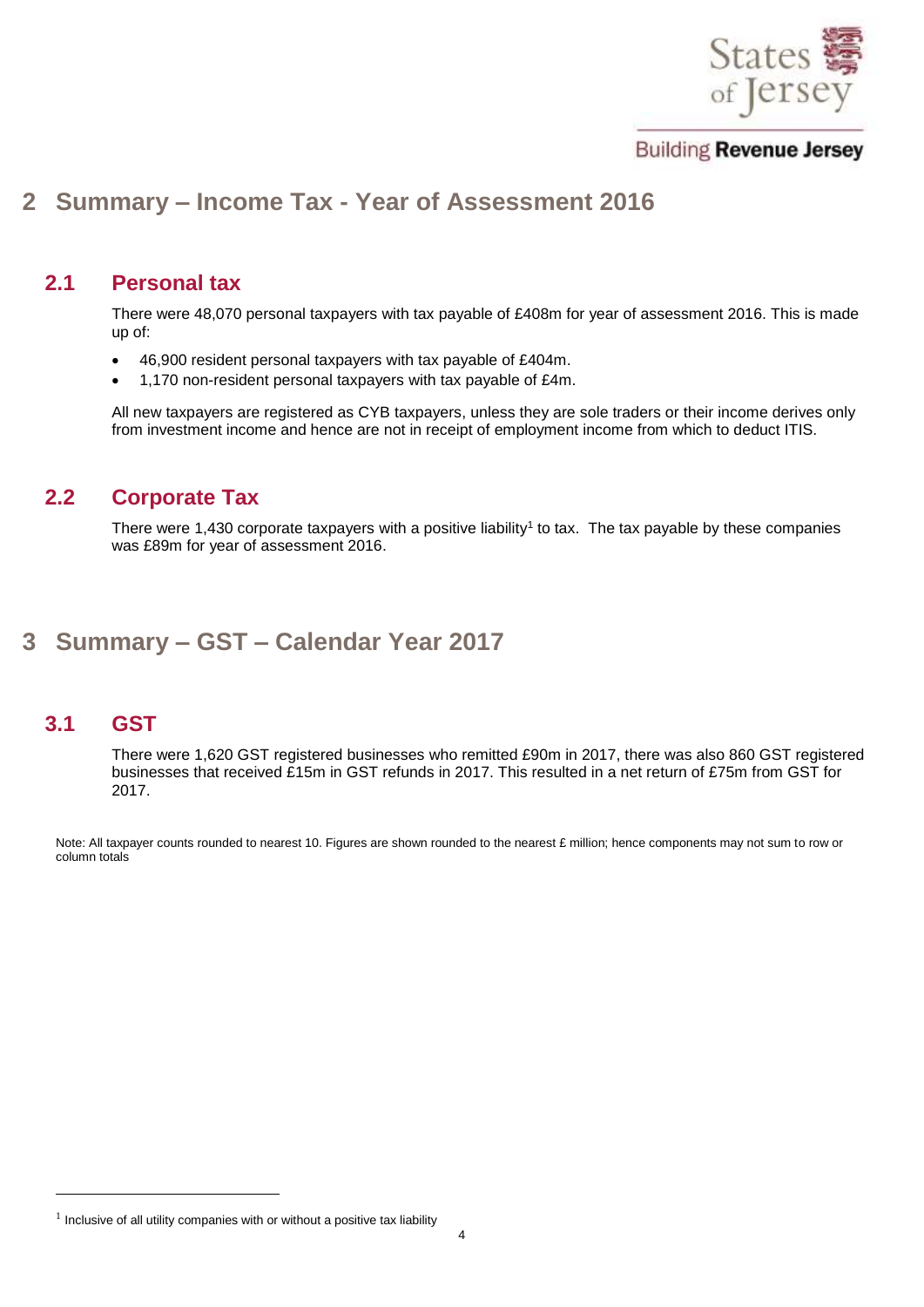

# <span id="page-4-0"></span>**4 Sources of Revenue by Year of Assessment**

#### <span id="page-4-1"></span>**4.1 Sources of Revenue – Personal Tax, Corporate Tax and GST**





|                                    | <b>Year of Assessment/Calendar Year</b> |       |       |       |       |       |  |  |
|------------------------------------|-----------------------------------------|-------|-------|-------|-------|-------|--|--|
|                                    | 2011                                    | 2012  | 2013  | 2014  | 2015  | 2016  |  |  |
| Personal Tax                       | £352m                                   | £353m | £353m | £362m | £381m | £408m |  |  |
| <b>Business Tax</b>                | £79m                                    | £89m  | £81m  | £90m  | £94m  | £89m  |  |  |
| GST                                | £55m                                    | £66m  | £66m  | £69m  | £70m  | £73m  |  |  |
| ISE (International Service Entity) | £9m                                     | £9m   | £9m   | £9m   | £9m   | £9m   |  |  |
| <b>Total</b>                       | £495m                                   | £517m | £509m | £530m | £553m | £579m |  |  |

Figures are shown rounded to the nearest £ million; hence components may not sum to row or column totals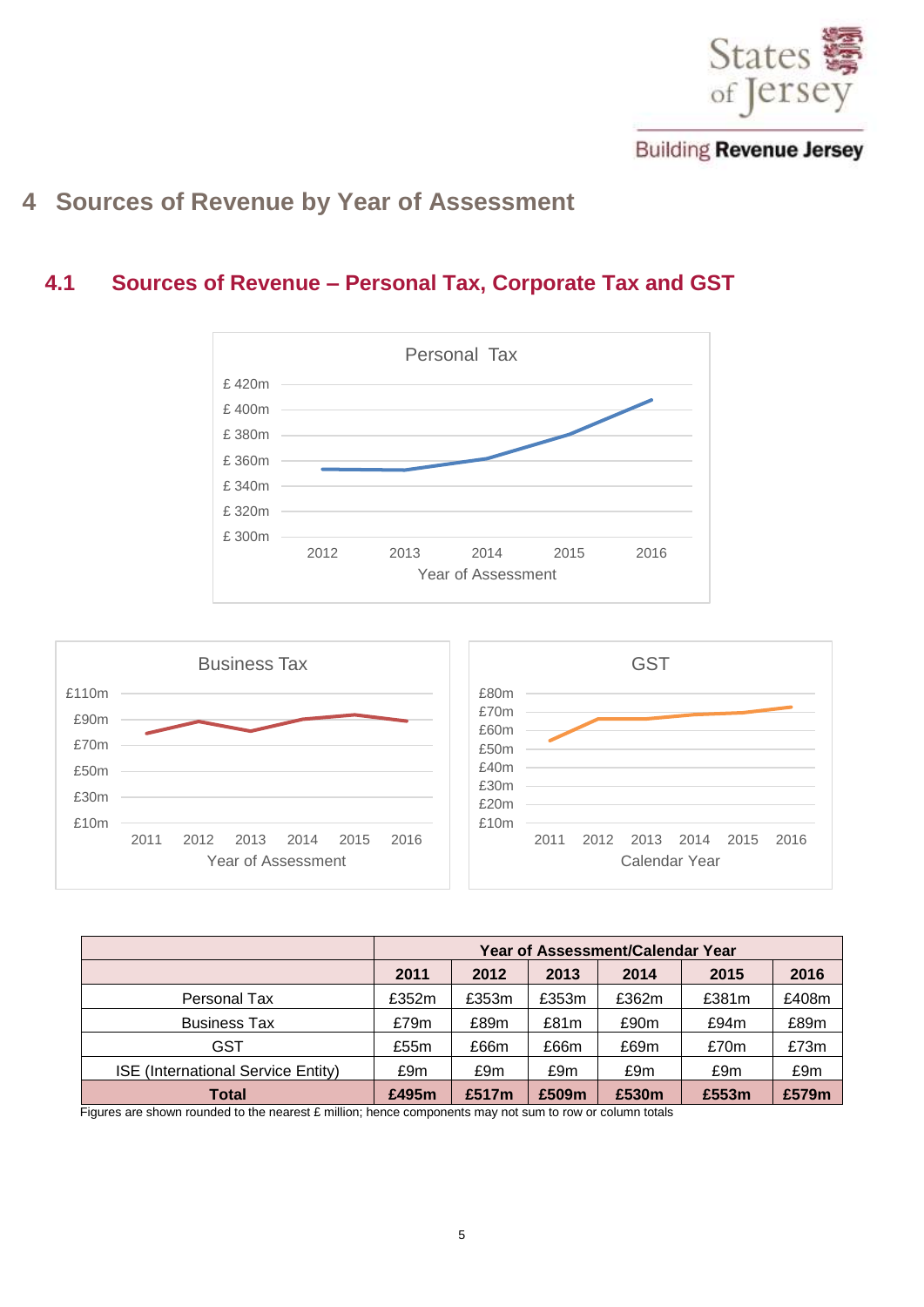

# <span id="page-5-0"></span>**5 Personal Tax**

# <span id="page-5-1"></span>**5.1 Personal Taxpayers by Count and Net Tax Payable**

|              | <b>Taxpayers</b>               |                         |                         |              |                |          |                         |                                |              |                       |  |
|--------------|--------------------------------|-------------------------|-------------------------|--------------|----------------|----------|-------------------------|--------------------------------|--------------|-----------------------|--|
|              | <b>Year of Assessment 2015</b> |                         |                         |              |                |          |                         | <b>Year of Assessment 2016</b> |              |                       |  |
|              |                                |                         | <b>Resident</b>         |              |                | Non-     |                         | <b>Resident</b>                |              |                       |  |
|              | Non-<br>resident               | <b>Standard</b><br>Rate | <b>Marginal</b><br>Rate | <b>Total</b> | Grand<br>Total | resident | <b>Standard</b><br>Rate | <b>Marginal</b><br>Rate        | <b>Total</b> | Grand<br><b>Total</b> |  |
| Married      | 270                            | 2,390                   | 14,250                  | 16,640       | 16,910         | 460      | 2,500                   | 14,360                         | 16,860       | 17,320                |  |
| Single       | 550                            | 2,440                   | 27,140                  | 29,580       | 30,130         | 710      | 2,450                   | 27,590                         | 30,040       | 30,750                |  |
| <b>Total</b> | 820                            | 4,830                   | 41,390                  | 46,220       | 47,040         | 1,170    | 4,950                   | 41,950                         | 46,900       | 48,070                |  |

|              | <b>Net Tax Payable</b>         |                         |                         |          |                |                  |                         |                         |       |                       |  |
|--------------|--------------------------------|-------------------------|-------------------------|----------|----------------|------------------|-------------------------|-------------------------|-------|-----------------------|--|
|              | <b>Year of Assessment 2015</b> |                         |                         |          |                |                  |                         | Year of Assessment 2016 |       |                       |  |
|              |                                |                         | <b>Resident</b>         |          |                |                  |                         | <b>Resident</b>         |       |                       |  |
|              | Non-<br>resident               | <b>Standard</b><br>rate | <b>Marginal</b><br>rate | Total    | Grand<br>Total | Non-<br>resident | <b>Standard</b><br>Rate | <b>Marginal</b><br>Rate | Total | Grand<br><b>Total</b> |  |
| Married      | £1m                            | £105m                   | £122m                   | £227 $m$ | £228m          | £2m              | £119m                   | £127m                   | £245m | £247m                 |  |
| Single       | £2m                            | £52m                    | £99m                    | £151 $m$ | £153m          | £2m              | £54m                    | £105m                   | £159m | £161m                 |  |
| <b>Total</b> | £3m                            | £157m                   | £221m                   | £378m    | £381m          | £4m              | £172m                   | £232m                   | £404m | £408m                 |  |

| <b>Personal Tax</b> |                      |        | Taxpayers | <b>Net Tax Payable</b> |       |  |
|---------------------|----------------------|--------|-----------|------------------------|-------|--|
|                     |                      | 2015   | 2016      | 2015                   | 2016  |  |
| Non-resident        |                      | 820    | 1,170     | £3m                    | £4m   |  |
| Resident            | <b>Standard Rate</b> | 4,830  | 4,950     | £157m                  | £172m |  |
|                     | Marginal Rate        | 41,390 | 41,950    | £221m                  | £232m |  |
| <b>Total</b>        |                      | 47,040 | 48,070    | £381m                  | £408m |  |

Notes: All taxpayer counts rounded to nearest 10. Figures are shown rounded to the nearest £ million; hence components may not sum to row or column totals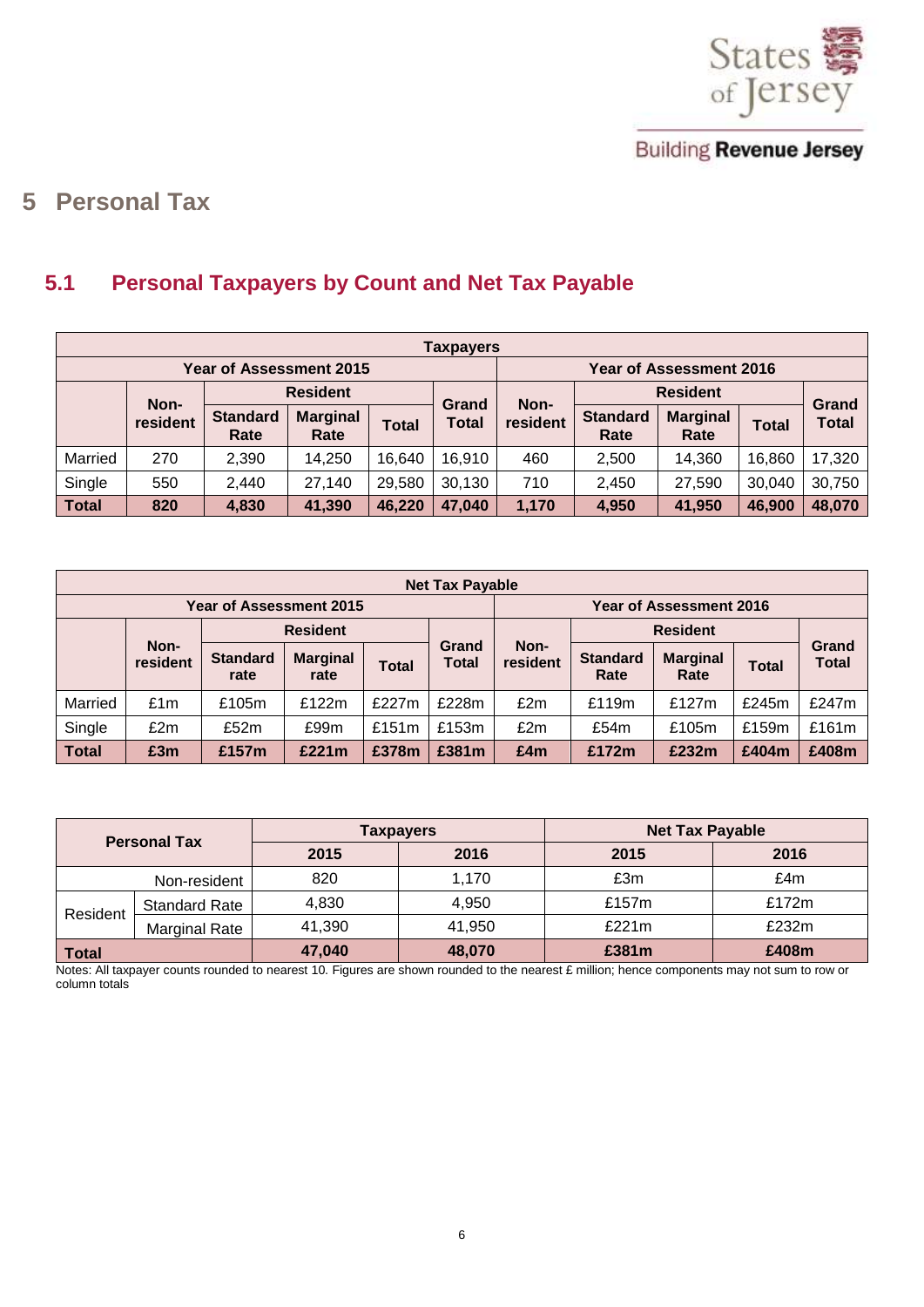

### <span id="page-6-0"></span>**5.2 Taxpayers (Excluding Non-residents) by Marital Status by Age**

|                                                     | Taxpayers                                   |                                      |        |  |                                             |                                             |              |  |  |  |  |
|-----------------------------------------------------|---------------------------------------------|--------------------------------------|--------|--|---------------------------------------------|---------------------------------------------|--------------|--|--|--|--|
|                                                     | <b>Year of Assessment 2015</b>              |                                      |        |  | <b>Year of Assessment 2016</b>              |                                             |              |  |  |  |  |
| <b>Marital Status</b>                               | <b>Standard</b><br>Rate<br><b>Taxpayers</b> | <b>Marginal</b><br>Rate<br>Taxpayers | Total  |  | <b>Standard</b><br>Rate<br><b>Taxpayers</b> | <b>Marginal</b><br>Rate<br><b>Taxpayers</b> | <b>Total</b> |  |  |  |  |
| Single                                              | 2.090                                       | 24,270                               | 26,360 |  | 2.070                                       | 24,630                                      | 26,700       |  |  |  |  |
| Single 65 years old<br>plus <sup>2</sup>            | 350                                         | 2.870                                | 3.220  |  | 380                                         | 2.960                                       | 3,350        |  |  |  |  |
| Married / Civil<br>Partnership                      | 2.040                                       | 11,230                               | 13.270 |  | 2,120                                       | 11,240                                      | 13,360       |  |  |  |  |
| Married / Civil<br>Partnership 65 years<br>old plus | 350                                         | 3.020                                | 3.370  |  | 380                                         | 3.120                                       | 3,500        |  |  |  |  |
| <b>Total</b>                                        | 4.830                                       | 41,390                               | 46,220 |  | 4.950                                       | 41,950                                      | 46,900       |  |  |  |  |

Notes: At the start of the tax year, either one or both of a married couple / civil partnership are 65 years old or over to receive the higher threshold relief.

| <b>Net Tax Payable</b>                              |                                             |                                             |              |                         |                                             |                                             |              |  |  |  |
|-----------------------------------------------------|---------------------------------------------|---------------------------------------------|--------------|-------------------------|---------------------------------------------|---------------------------------------------|--------------|--|--|--|
|                                                     |                                             | Year of Assessment 2015                     |              | Year of Assessment 2016 |                                             |                                             |              |  |  |  |
| <b>Marital Status</b>                               | <b>Standard</b><br>Rate<br><b>Taxpayers</b> | <b>Marginal</b><br>Rate<br><b>Taxpayers</b> | <b>Total</b> |                         | <b>Standard</b><br>Rate<br><b>Taxpayers</b> | <b>Marginal</b><br>Rate<br><b>Taxpayers</b> | <b>Total</b> |  |  |  |
| Single                                              | £44m                                        | £89m                                        | £134m        |                         | £45m                                        | £95m                                        | £140m        |  |  |  |
| Single 65 years old<br>plus                         | £8m                                         | £10m                                        | £17m         |                         | £9m                                         | £10m                                        | £19m         |  |  |  |
| Married / Civil<br>Partnership                      | £89m                                        | £103m                                       | £192m        |                         | £100m                                       | £107m                                       | £207m        |  |  |  |
| Married / Civil<br>Partnership 65 years<br>old plus | £16m                                        | £19m                                        | £35m         |                         | £18m                                        | £20m                                        | £39m         |  |  |  |
| <b>Total</b>                                        | £157m                                       | £221m                                       | £378m        |                         | £172m                                       | £232m                                       | £404m        |  |  |  |

| <b>Personal Tax</b>  |        | <b>Taxpayers</b> | <b>Net Tax Payable</b> |          |  |
|----------------------|--------|------------------|------------------------|----------|--|
|                      | 2015   | 2016             | 2015                   | 2016     |  |
| <b>Standard Rate</b> | 4.830  | 4.950            | £157 $m$               | £172 $m$ |  |
| Marginal Rate        | 41,390 | 41.950           | £221 $m$               | £232m    |  |
| <b>Total</b>         | 46,220 | 46,900           | £378m                  | £404m    |  |

Notes: All taxpayer counts rounded to nearest 10. Figures are shown rounded to the nearest £ million; hence components may not sum to row or column totals.

1

<sup>&</sup>lt;sup>2</sup> Grandfathering of entitlement to age enhanced exemption thresholds - the entitlement to the age enhanced exemption threshold will be limited from the 2018 year of assessment to those who turned 65 before 1 January 2017. Those who turn 65 on or after 1 January 2017 will be entitled to the standard exemption thresholds.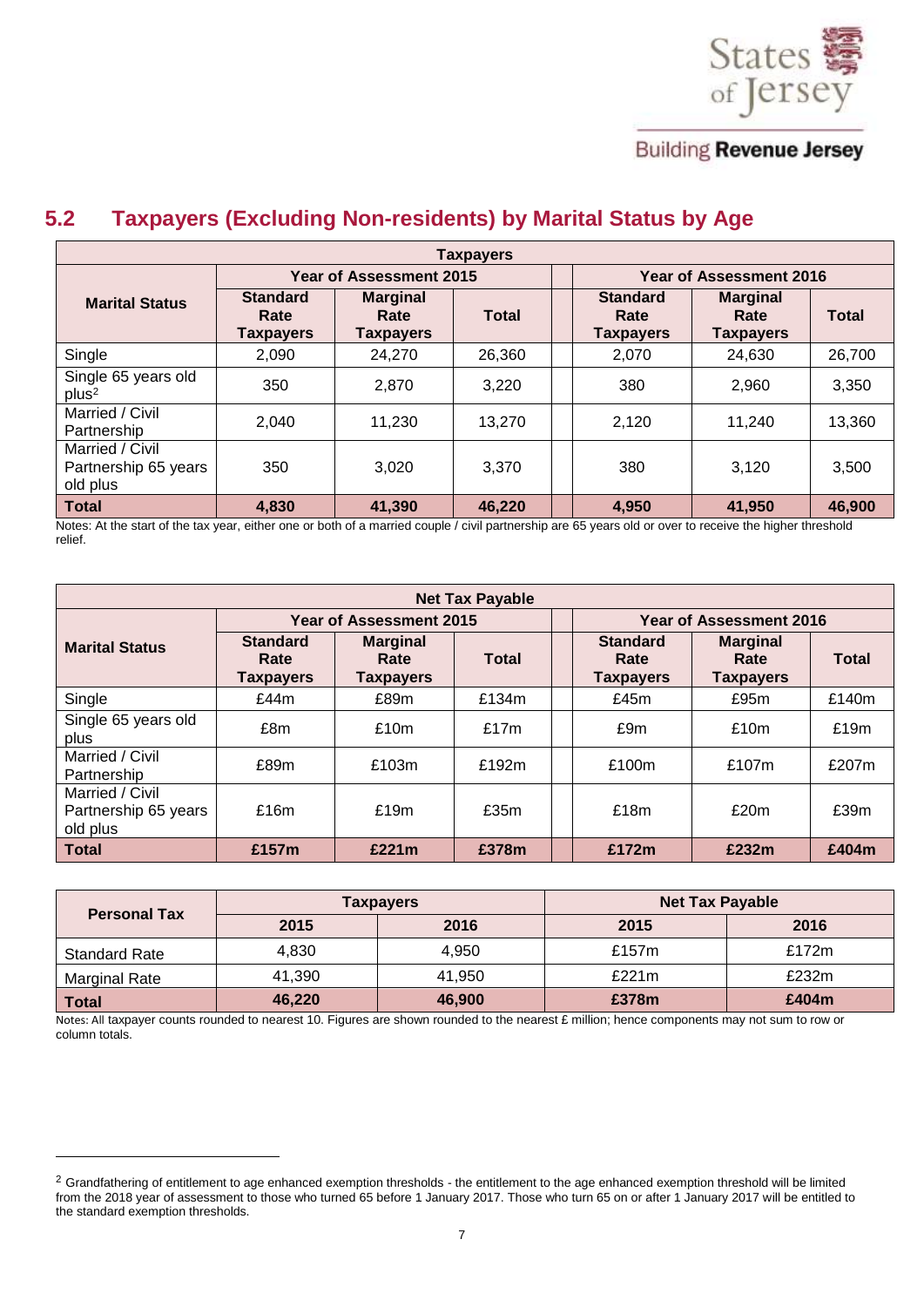

# <span id="page-7-0"></span>**6 Income Sources and Tax Payable**

#### <span id="page-7-1"></span>**6.1 Income by Sources Totals**

|              | 2016   |                               |                                             |                                                                 |                                  |  |  |  |  |
|--------------|--------|-------------------------------|---------------------------------------------|-----------------------------------------------------------------|----------------------------------|--|--|--|--|
| Rate         | Count  | <b>Total</b><br><b>Income</b> | <b>Total</b><br><b>TAS</b><br><b>Income</b> | <b>Total</b><br><b>Income</b><br><b>Including</b><br><b>TAS</b> | <b>Net Tax</b><br><b>Payable</b> |  |  |  |  |
| Marginal     | 41,950 | £1,819m                       | £3m                                         | £1,821m                                                         | £232m                            |  |  |  |  |
| Standard     | 4,950  | £1,036m                       | £12m                                        | £1,048m                                                         | £172m                            |  |  |  |  |
| <b>Total</b> | 46,900 | £2,855m                       | £15m                                        | £2,870m                                                         | £404m                            |  |  |  |  |

|              | 2015   |                               |                                             |                                                                 |                                  |  |  |  |  |
|--------------|--------|-------------------------------|---------------------------------------------|-----------------------------------------------------------------|----------------------------------|--|--|--|--|
| Rate         | Count  | <b>Total</b><br><b>Income</b> | <b>Total</b><br><b>TAS</b><br><b>Income</b> | <b>Total</b><br><b>Income</b><br><b>Including</b><br><b>TAS</b> | <b>Net Tax</b><br><b>Payable</b> |  |  |  |  |
| Marginal     | 41,390 | £1,765m                       | £2m                                         | £1,768m                                                         | £221m                            |  |  |  |  |
| Standard     | 4,830  | £926m                         | £13m                                        | £939m                                                           | £157m                            |  |  |  |  |
| <b>Total</b> | 46,220 | £2,691m                       | £16m                                        | £2,707m                                                         | £378m                            |  |  |  |  |

| <b>Income by Source</b>            | 2015    | 2016    |
|------------------------------------|---------|---------|
| Total Income                       | £2,691m | £2,855m |
| Total Taxed at Source (TAS) Income | £16m    | £15m    |
| Total Income Including TAS         | £2,707m | £2,870m |
| <b>Net Tax Payable</b>             | £378m   | £404m   |

#### <span id="page-7-2"></span>**6.2 Income Sources**

|                          | 2016   |                                     |                                           |                                           |                                           |                               |                             |                                                 |                           |  |  |  |
|--------------------------|--------|-------------------------------------|-------------------------------------------|-------------------------------------------|-------------------------------------------|-------------------------------|-----------------------------|-------------------------------------------------|---------------------------|--|--|--|
|                          |        |                                     |                                           | <b>Total Income by Source</b>             |                                           | <b>Total</b>                  | <b>Total</b>                |                                                 |                           |  |  |  |
| Rate                     | Count  | Total<br><b>Earned</b><br>$Income3$ | Total<br><b>Unearned</b><br><b>Income</b> | Total<br><b>Pensions</b><br><b>Income</b> | Total<br><b>Business</b><br><b>Income</b> | <b>Total</b><br><b>Income</b> | <b>TAS</b><br><b>Income</b> | <b>Income</b><br><b>Including</b><br><b>TAS</b> | <b>Net Tax</b><br>Payable |  |  |  |
| Marginal                 | 41,950 | £1,436m                             | £113m                                     | £ 204m                                    | £ 65m                                     | £1,819m                       | £ 3m                        | £1,821m                                         | £ 232m                    |  |  |  |
| Standard                 | 4,950  | £ 547m                              | £348m                                     | £ 57m                                     | £84m                                      | £1,036m                       | £12m                        | £1,048m                                         | £172m                     |  |  |  |
| <b>Total</b><br>$\cdots$ | 46,900 | £1,982m                             | £461m                                     | £ 262m                                    | £149m                                     | £2,855m                       | £15m                        | £ 2,870m                                        | £404m                     |  |  |  |

Notes:

1

All taxpayer counts rounded to nearest 10. Figures are shown rounded to the nearest £ million; hence components may not sum to row or column totals

TAS - Taxed at source income (Jersey)

 Standard rate taxpayers are taxed at 20% of their total income, therefore 20% of £1,036m should yield £207m. But in 2016 standard taxpayers paid £172m. This is due to standard rate taxpayers receiving some reliefs in 2016 and or receiving tax credits on income where tax has already been paid.

 $3$  Employment income only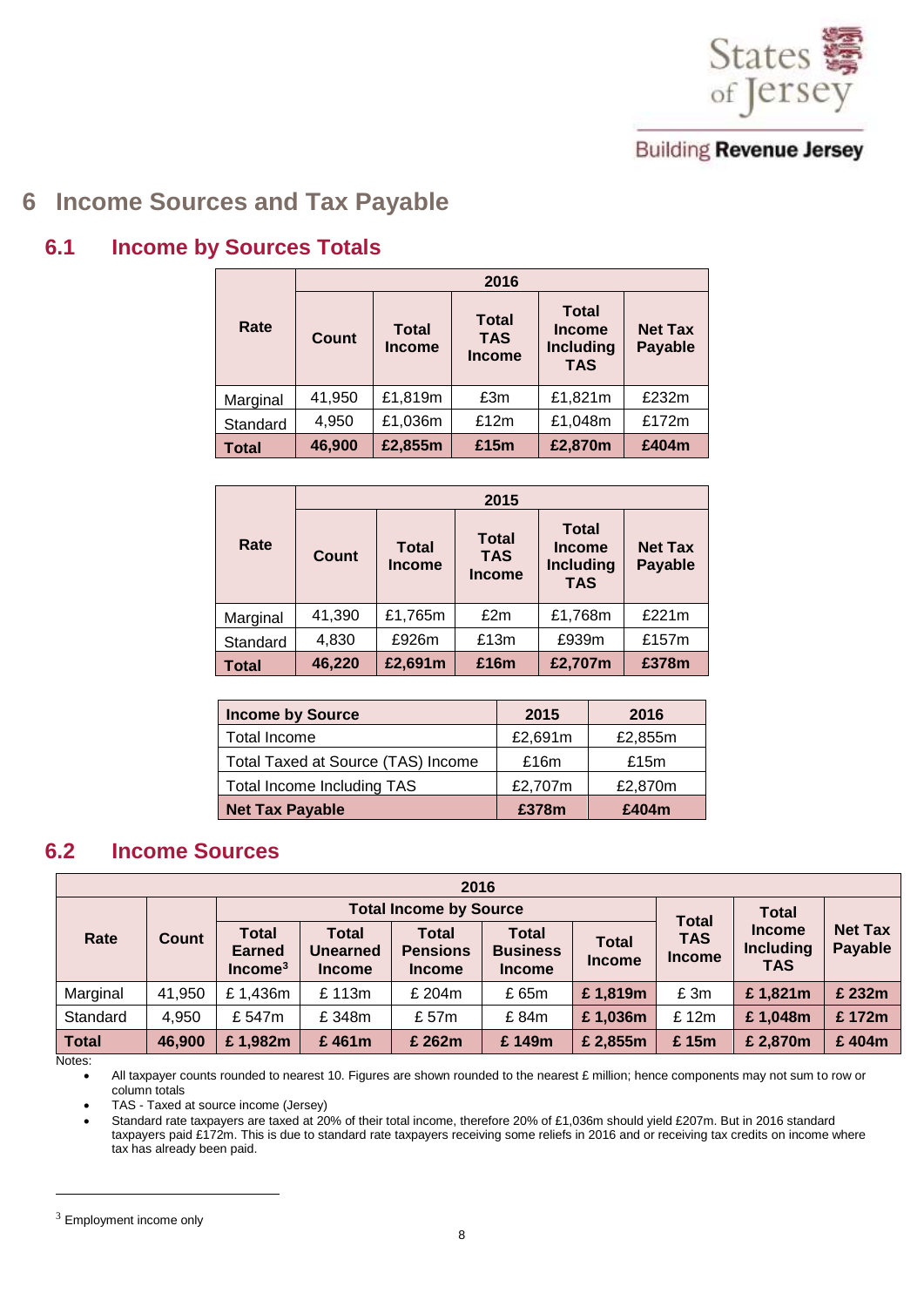

## <span id="page-8-0"></span>**6.3 Income Range by Tax Paid**

| 2016                                       |                              |                |                                           |  |  |  |  |  |  |  |
|--------------------------------------------|------------------------------|----------------|-------------------------------------------|--|--|--|--|--|--|--|
| <b>Income Range</b>                        | Count of<br><b>Taxpayers</b> | <b>Net Tax</b> | $%$ of<br><b>Total</b><br><b>Tax Paid</b> |  |  |  |  |  |  |  |
| £20,000 or less                            | 7,270                        | £6m            |                                           |  |  |  |  |  |  |  |
| £20,001 - £25,000                          | 4,840                        | £9m            |                                           |  |  |  |  |  |  |  |
| £25,001 - £30,000                          | 4,690                        | £13m           |                                           |  |  |  |  |  |  |  |
| £30,001 - £35,000                          | 4,260                        | £14m           |                                           |  |  |  |  |  |  |  |
| £35,001 - £40,000                          | 3,450                        | £15m           |                                           |  |  |  |  |  |  |  |
| £40,001 - £45,000                          | 2,950                        | £15m           |                                           |  |  |  |  |  |  |  |
| £45,001 - £50,000                          | 2,600                        | £16m           |                                           |  |  |  |  |  |  |  |
| Subtotal Income £50,000 or less            | 30,060                       | £89m           | 22%                                       |  |  |  |  |  |  |  |
|                                            |                              |                |                                           |  |  |  |  |  |  |  |
| £50,001 - £55,000                          | 2,080                        | £15m           |                                           |  |  |  |  |  |  |  |
| £55,001 - £60,000                          | 1,700                        | £14m           |                                           |  |  |  |  |  |  |  |
| £60,001 - £65,000                          | 1,460                        | £13m           |                                           |  |  |  |  |  |  |  |
| £65,001 - £70,000                          | 1,190                        | £12m           |                                           |  |  |  |  |  |  |  |
| £70,001 - £75,000                          | 1,100                        | £12m           |                                           |  |  |  |  |  |  |  |
| £75,001 - £80,000                          | 970                          | £11m           |                                           |  |  |  |  |  |  |  |
| £80,001 - £85,000                          | 810                          | £10m           |                                           |  |  |  |  |  |  |  |
| £85,001 - £90,000                          | 700                          | £10m           |                                           |  |  |  |  |  |  |  |
| £90,001 - £95,000                          | 600                          | £9m            |                                           |  |  |  |  |  |  |  |
| £95,001 - £100,000                         | 580                          | £9m            |                                           |  |  |  |  |  |  |  |
| Subtotal Income between £50,001 & £100,000 | 11,180                       | £114m          | 28%                                       |  |  |  |  |  |  |  |
| £100,001 - £250,000                        | 4,720                        | £120m          |                                           |  |  |  |  |  |  |  |
| £250,001 - £500,000                        | 600                          | £36m           |                                           |  |  |  |  |  |  |  |
| Greater than £500,000                      | 340                          | £45m           |                                           |  |  |  |  |  |  |  |
| Subtotal Income greater than £100,000      | 5,660                        | £202m          | 50%                                       |  |  |  |  |  |  |  |
|                                            |                              |                |                                           |  |  |  |  |  |  |  |
| <b>Total</b>                               | 46,900                       | £404m          | 100%                                      |  |  |  |  |  |  |  |

Notes:

 Generally the income is representative of a full year's income. However in some cases the income relates to seasonal workers or contract staff who are not resident in Jersey for a whole year and therefore receive allowances apportioned to the time they are resident. Thus it is possible to have what appears to be a low income and still have a tax liability.

 For married / civil partnership the allocation on the income range is determined by reference to combined marital / partnership income

All taxpayer counts rounded to nearest 10. Figures are shown rounded to the nearest  $E$  million; hence components may not sum to row or column totals.

• For 2015, please see Tax Statistical Digest Quarter 2 Ending 30 June 2017 https://www.gov.je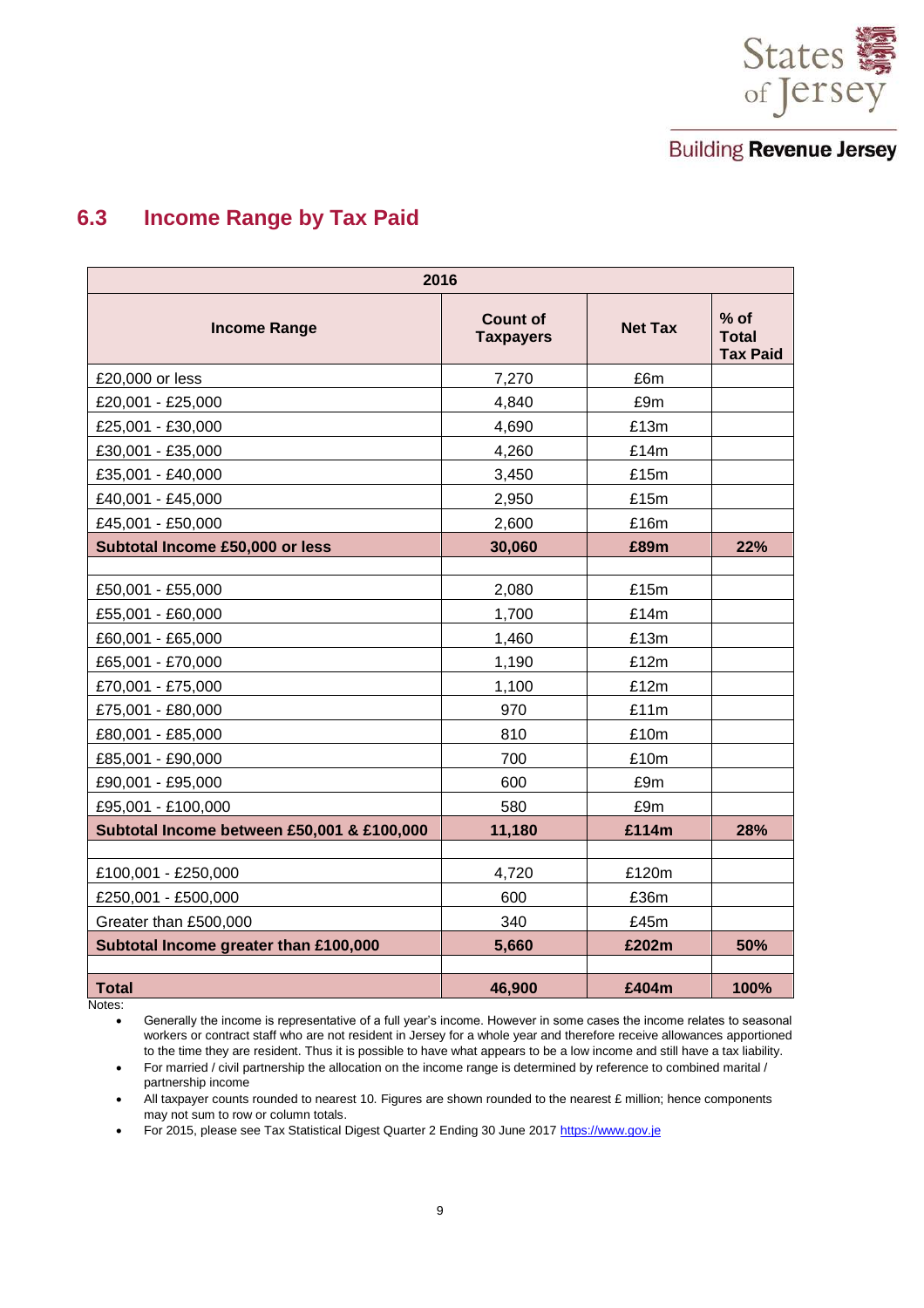

| 2016                  |                   |                |  |                   |                |  |                    |  |  |  |  |
|-----------------------|-------------------|----------------|--|-------------------|----------------|--|--------------------|--|--|--|--|
|                       | <b>Married</b>    |                |  | <b>Single</b>     |                |  |                    |  |  |  |  |
| <b>Income Range</b>   | <b>Tax Payers</b> | <b>Net Tax</b> |  | <b>Tax Payers</b> | <b>Net Tax</b> |  | <b>Grand Total</b> |  |  |  |  |
| £20,000 or less       | 250               | £0m            |  | 7,020             | £6m            |  | £6m                |  |  |  |  |
| £20,001 - £25,000     | 110               | £0m            |  | 4,730             | £9m            |  | £9m                |  |  |  |  |
| £25,001 - £30,000     | 470               | £0m            |  | 4,220             | £13m           |  | £13m               |  |  |  |  |
| £30,001 - £35,000     | 990               | £1m            |  | 3,270             | £13m           |  | £14m               |  |  |  |  |
| £35,001 - £40,000     | 1,090             | £3m            |  | 2,360             | £12m           |  | £15m               |  |  |  |  |
| £40,001 - £45,000     | 1,090             | £4m            |  | 1,860             | £12m           |  | £15m               |  |  |  |  |
| £45,001 - £50,000     | 1,120             | £5m            |  | 1,480             | £11m           |  | £16m               |  |  |  |  |
| £50,001 - £55,000     | 1,020             | £6m            |  | 1,060             | £9m            |  | £15m               |  |  |  |  |
| £55,001 - £60,000     | 940               | £6m            |  | 770               | £7m            |  | £14m               |  |  |  |  |
| £60,001 - £65,000     | 860               | £6m            |  | 610               | £7m            |  | £13m               |  |  |  |  |
| £65,001 - £70,000     | 750               | £7m            |  | 430               | £5m            |  | £12m               |  |  |  |  |
| £70,001 - £75,000     | 770               | £7m            |  | 340               | £4m            |  | £12m               |  |  |  |  |
| £75,001 - £80,000     | 690               | £8m            |  | 280               | £4m            |  | £11m               |  |  |  |  |
| £80,001 - £85,000     | 620               | £7m            |  | 190               | £3m            |  | £10m               |  |  |  |  |
| £85,001 - £90,000     | 530               | £7m            |  | 170               | £3m            |  | £10m               |  |  |  |  |
| £90,001 - £95,000     | 480               | £7m            |  | 120               | £2m            |  | £9m                |  |  |  |  |
| £95,001 - £100,000    | 460               | £7m            |  | 120               | £2m            |  | £9m                |  |  |  |  |
| £100,001 - £250,000   | 3,860             | £97m           |  | 860               | £23m           |  | £120m              |  |  |  |  |
| £250,001 - £500,000   | 490               | £30m           |  | 110               | £6m            |  | £36m               |  |  |  |  |
| Greater than £500,000 | 270               | £37m           |  | 70                | £9m            |  | £45m               |  |  |  |  |
| <b>Grand Total</b>    | 16,860            | £245m          |  | 30,040            | £159m          |  | £404m              |  |  |  |  |

# <span id="page-9-0"></span>**6.4 Income Range by Marital Status by Tax Paid**

Note: All taxpayer counts rounded to nearest 10. Figures are shown rounded to the nearest £ million; hence components may not sum to row or column totals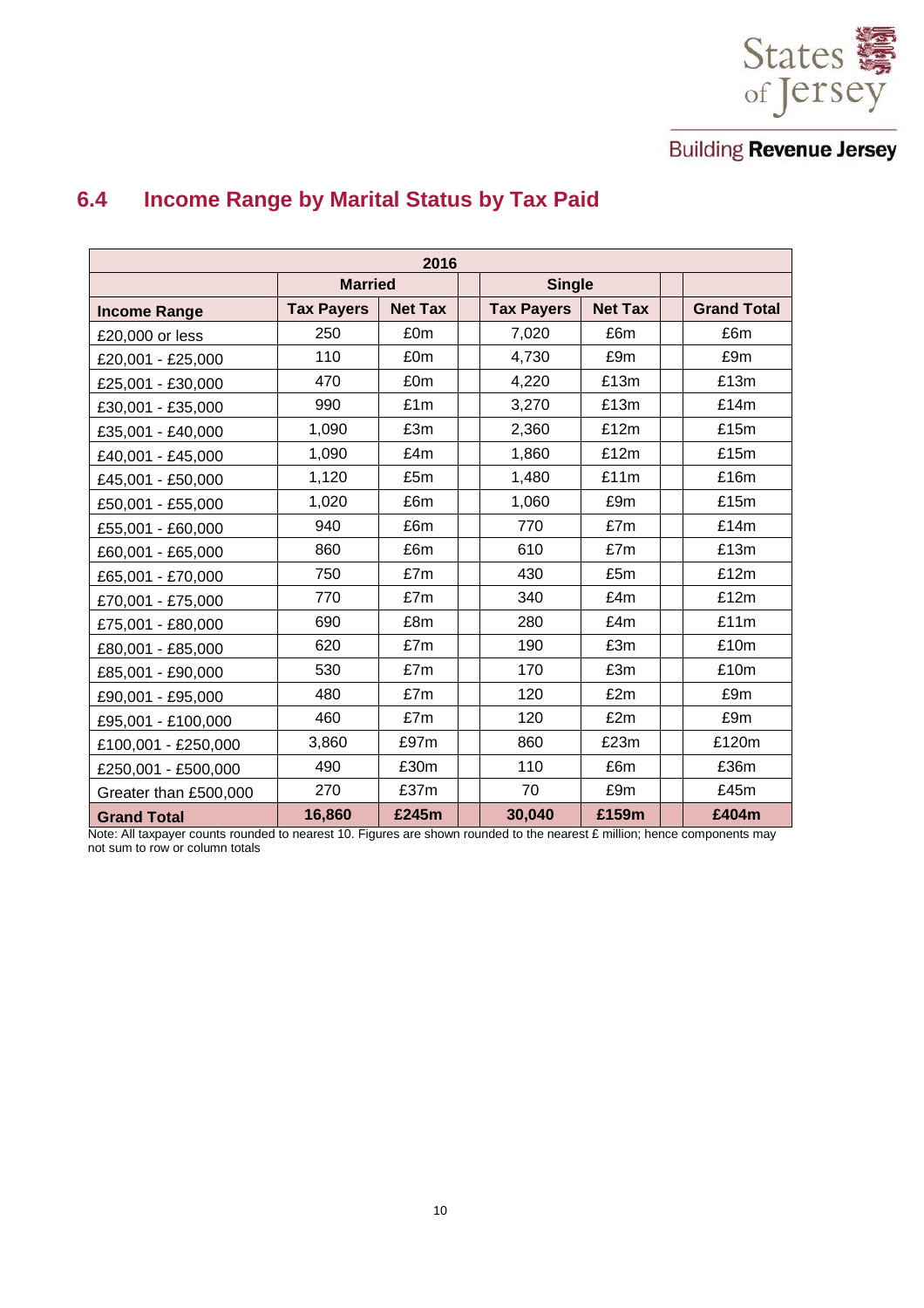

# <span id="page-10-0"></span>**7 Prior Year and Current Year Basis (PYB – CYB)**

| Count                           |                                   |                                     |              |  |                                   |                                     |              |  |  |  |
|---------------------------------|-----------------------------------|-------------------------------------|--------------|--|-----------------------------------|-------------------------------------|--------------|--|--|--|
|                                 | <b>Year of Assessment 2015</b>    |                                     |              |  |                                   | <b>Year of Assessment 2016</b>      |              |  |  |  |
| <b>Marital</b><br><b>Status</b> | <b>Prior Year</b><br><b>Basis</b> | <b>Current</b><br><b>Year Basis</b> | <b>Total</b> |  | <b>Prior Year</b><br><b>Basis</b> | <b>Current Year</b><br><b>Basis</b> | <b>Total</b> |  |  |  |
| Married                         | 13,890                            | 2,740                               | 16,640       |  | 13,810                            | 3,050                               | 16,860       |  |  |  |
| Single                          | 17,930                            | 11,660                              | 29,580       |  | 17,560                            | 12,490                              | 30,040       |  |  |  |
| <b>Total</b>                    | 31,820                            | 14,400                              | 46,220       |  | 31,360                            | 15,530                              | 46,900       |  |  |  |

#### <span id="page-10-1"></span>**7.1 Personal Taxpayers by PYB or CYB**

#### <span id="page-10-2"></span>**7.2 Personal Taxpayers by PYB or CYB by Net Tax Paid**

| <b>Net Tax Payable</b> |                                   |                                     |              |                                   |       |                                     |              |  |  |  |
|------------------------|-----------------------------------|-------------------------------------|--------------|-----------------------------------|-------|-------------------------------------|--------------|--|--|--|
| <b>Marital</b>         |                                   | <b>Year of Assessment 2015</b>      |              | <b>Year of Assessment 2016</b>    |       |                                     |              |  |  |  |
| <b>Status</b>          | <b>Prior Year</b><br><b>Basis</b> | <b>Current</b><br><b>Year Basis</b> | <b>Total</b> | <b>Prior Year</b><br><b>Basis</b> |       | <b>Current</b><br><b>Year Basis</b> | <b>Total</b> |  |  |  |
| Married                | £190m                             | £37m                                | £227m        |                                   | £201m | £44m                                | £245m        |  |  |  |
| Single                 | £110m                             | £41m                                | £151m        |                                   | £111m | £48m                                | £159m        |  |  |  |
| <b>Total</b>           | £300m                             | £78m                                | £378m        |                                   | £312m | £92m                                | £404m        |  |  |  |

# <span id="page-10-3"></span>**7.3 Personal Taxpayers by PYB or CYB by Age Demographic**

|                    | <b>Year of Assessment 2015</b>       |                                        |                                      |  |                                      | <b>Year of Assessment 2016</b>         |                                      |
|--------------------|--------------------------------------|----------------------------------------|--------------------------------------|--|--------------------------------------|----------------------------------------|--------------------------------------|
| Age                | <b>Prior</b><br>Year<br><b>Basis</b> | <b>Current</b><br>Year<br><b>Basis</b> | Total<br><b>Tax</b><br><b>Payers</b> |  | <b>Prior</b><br>Year<br><b>Basis</b> | <b>Current</b><br>Year<br><b>Basis</b> | <b>Total</b><br>Tax<br><b>Payers</b> |
| 20 years and under | 110                                  | 1,390                                  | 1,500                                |  | 80                                   | 1,410                                  | 1,490                                |
| $21 - 30$          | 1,620                                | 7,110                                  | 8,730                                |  | 1,200                                | 7,480                                  | 8,690                                |
| $31 - 40$          | 5,670                                | 3,160                                  | 8,830                                |  | 5,420                                | 3,500                                  | 8,920                                |
| $41 - 50$          | 7,960                                | 1,710                                  | 9,670                                |  | 7,730                                | 1,930                                  | 9,660                                |
| $51 - 60$          | 7,460                                | 860                                    | 8,320                                |  | 7,630                                | 1,010                                  | 8,640                                |
| $61 - 70$          | 4,950                                | 160                                    | 5,110                                |  | 5,110                                | 180                                    | 5,290                                |
| 71 plus            | 4,050                                | 10                                     | 4,060                                |  | 4,200                                | 10                                     | 4,220                                |
| <b>Total</b>       | 31,820                               | 14,400                                 | 46,220                               |  | 31,360                               | 15,530                                 | 46,900                               |

Note: For married couples / civil partnership age is based on the oldest of the couple. All new taxpayers are registered as CYB, unless they are sole traders or their income derives only from investment income then they are PYB.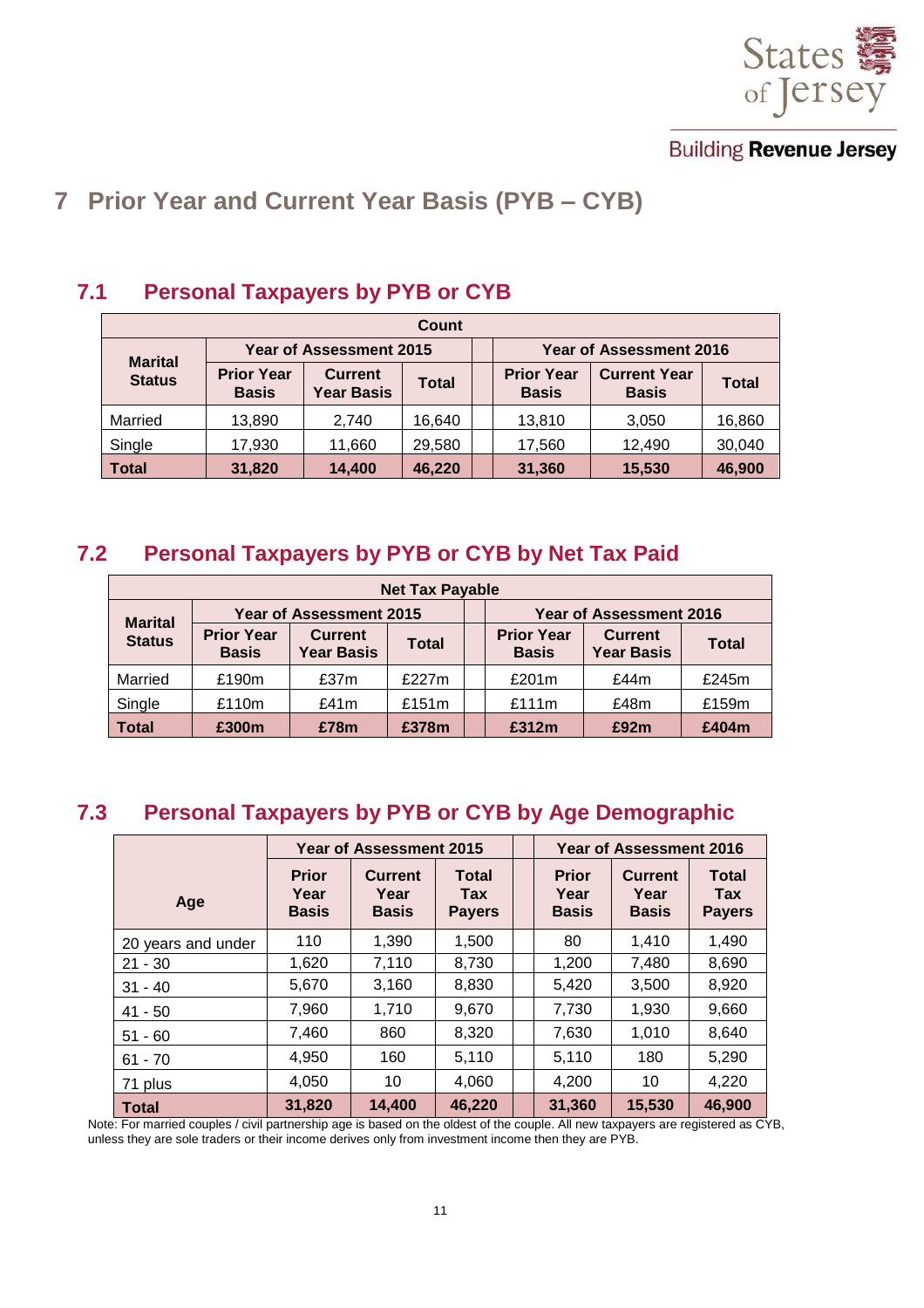





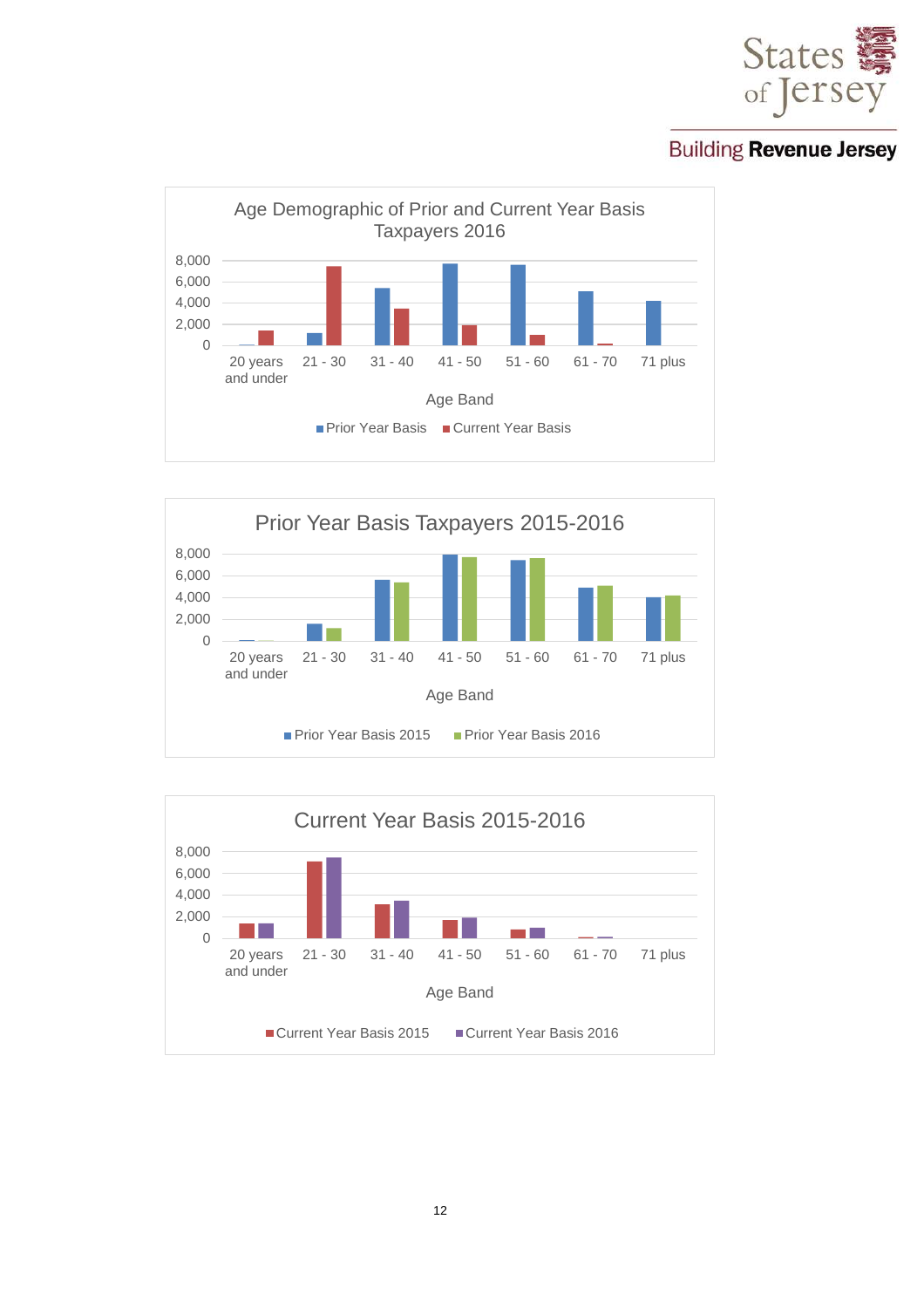

# <span id="page-12-0"></span>**7.4 Income Streams by CYB and PYB**

|              | Count  | <b>Total</b><br><b>Earned</b><br><b>Income</b> | <b>Total</b><br><b>Unearned</b><br><b>Income</b> | Total<br><b>Pension</b><br><b>Income</b> | <b>Total</b><br><b>Business</b><br><b>Income</b> | <b>Total</b><br><b>Income</b> | <b>Total</b><br><b>Taxed</b><br>at<br><b>Source</b><br>(TAS)<br><b>Income</b> | <b>Total</b><br><b>Income</b><br>Including<br><b>TAS</b> | <b>Net Tax</b><br>Payable |
|--------------|--------|------------------------------------------------|--------------------------------------------------|------------------------------------------|--------------------------------------------------|-------------------------------|-------------------------------------------------------------------------------|----------------------------------------------------------|---------------------------|
| <b>PYB</b>   | 31,360 | £1,364m                                        | £433m                                            | £250m                                    | £140m                                            | £2,188m                       | £15m                                                                          | £2,203m                                                  | £312m                     |
| <b>CYB</b>   | 15,530 | £618m                                          | £28m                                             | £11m                                     | £9m                                              | £667m                         | £0m                                                                           | £667m                                                    | £92m                      |
| <b>Total</b> | 46,900 | £1,982m                                        | £461m                                            | £262m                                    | £149m                                            | £2,855m                       | £15m                                                                          | £2,870m                                                  | £404m                     |

| <b>Income Stream</b>         | <b>Total</b><br>2015 | <b>Total</b><br>2016 |
|------------------------------|----------------------|----------------------|
| <b>Total Earned Income</b>   | £1,904m              | £1,982m              |
| <b>Total Unearned Income</b> | £414m                | £461m                |
| <b>Total Pension Income</b>  | £236m                | £262m                |
| <b>Total Business Income</b> | £137m                | £149m                |
| Total Income                 | £2,691m              | £2,855m              |
| Net Tax Payable              | £378m                | £404m                |

Note: All taxpayer counts rounded to nearest 10. Figures are shown rounded to the nearest £ million; hence components may not sum to row or column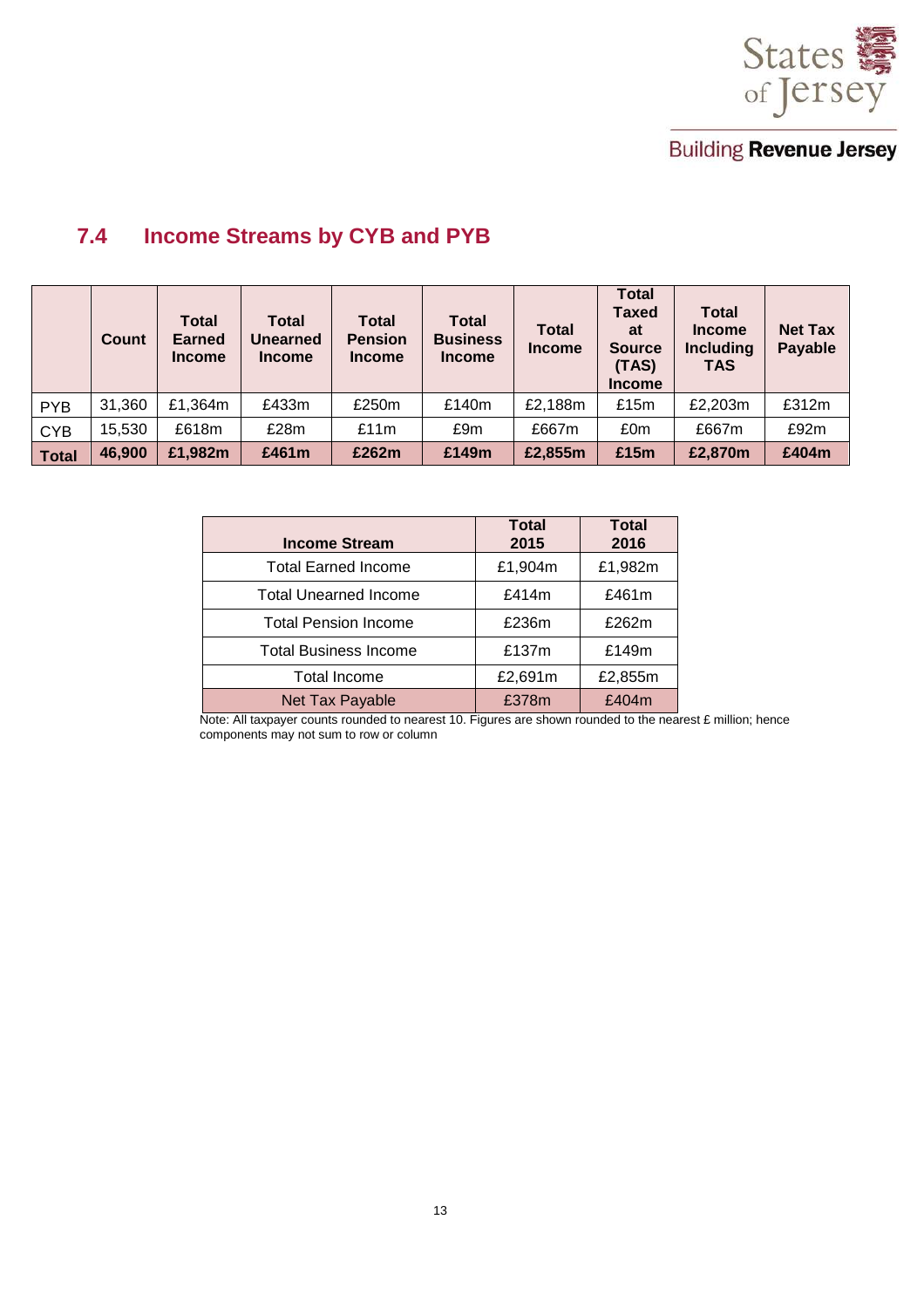

# <span id="page-13-0"></span>**8 Source of Payments**

| <b>Payment Method</b>  | 2015  | 2016    |
|------------------------|-------|---------|
| <b>ITIS</b>            | £286m | £306m   |
| <b>POA</b>             | £53m  | £57m    |
| Both ITIS and POA      | £38m  | £41 $m$ |
| <b>Net Tax Payable</b> | £378m | £404m   |

Note: Figures are shown rounded to the nearest £ million; hence components may not sum to row or column totals. Payments made by Partnerships on behalf of partners, any other payment agreements and one off direct payments are included in the 'Both ITIS and POA' category.



Notes:

- ITIS Income Tax Instalment System
- POA This refers to taxpayers that do not pay tax via ITIS and that are required to pay by two instalments (an interim payment on account (POA) and a final instalment) in relation to a year of assessment.
- The figures represent the amount of tax and the method of payment by year of assessment.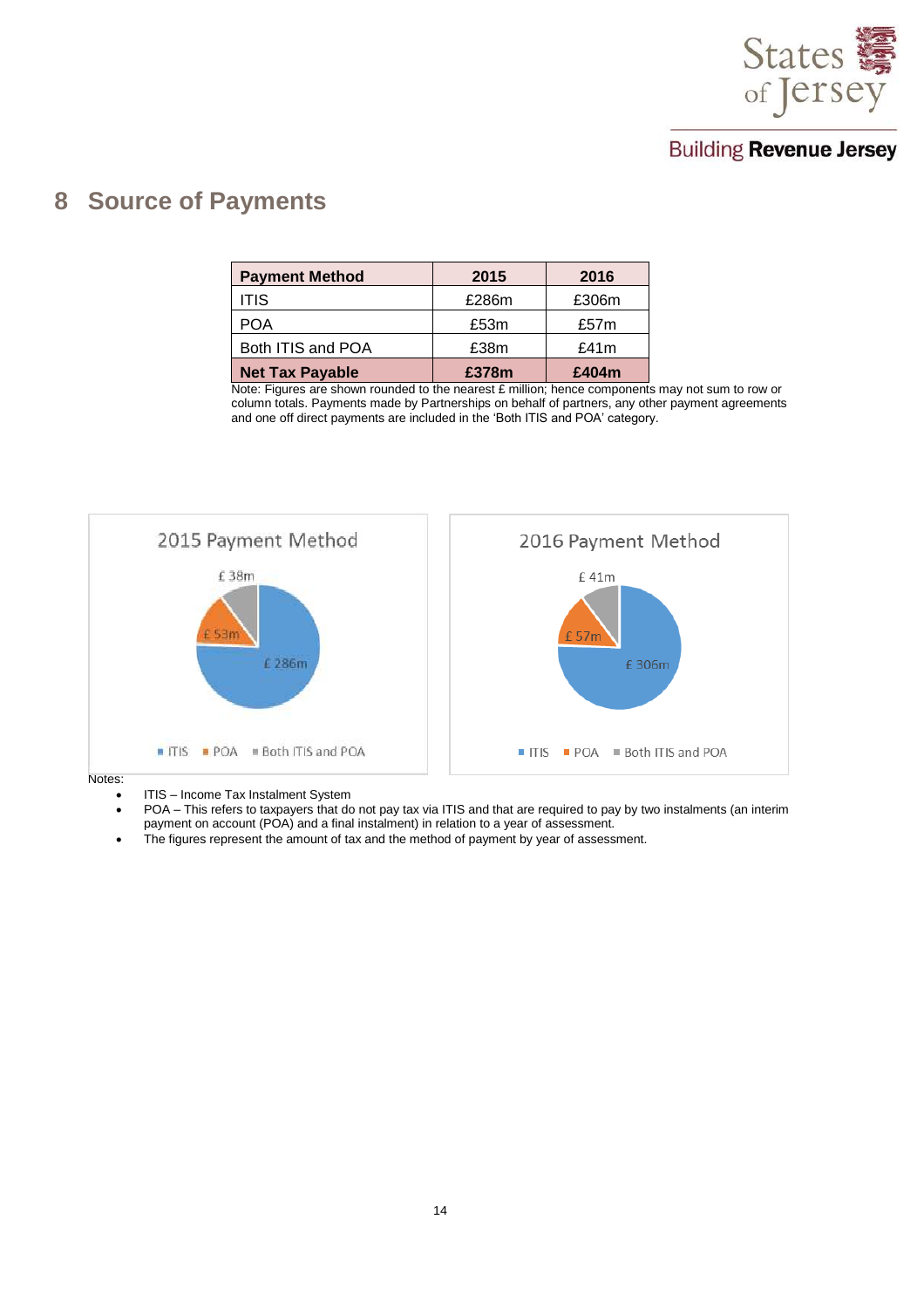

# <span id="page-14-0"></span>**9 Quintile Analysis**

# <span id="page-14-1"></span>**9.1 Taxpayer – Quintile Analysis**

| Quintile     | Total Income <sup>4</sup> | <b>Net Tax Payable</b> | <b>Effective Rate</b> | % of Net Tax<br>Payable |
|--------------|---------------------------|------------------------|-----------------------|-------------------------|
|              | £149m                     | £9m                    | 6%                    | 2%                      |
| 2            | £ 254m                    | £ 25m                  | 10%                   | 6%                      |
| 3            | £362m                     | £43m                   | 12%                   | 11%                     |
| 4            | £544m                     | £76m                   | 14%                   | 19%                     |
| 5            | £1,545m                   | £ 252m                 | 16%                   | 62%                     |
| <b>Total</b> | £2,855m                   | £404m                  |                       | 100%                    |

| Analysis of Tax Paid (%) by Income:                                                                         | 2015 | 2016 |
|-------------------------------------------------------------------------------------------------------------|------|------|
| <b>Higher Income:</b>                                                                                       |      |      |
| Percentage of personal income tax paid by the 5% of taxpayers with the<br>highest income                    | 31%  | 32%  |
| Percentage of personal income tax paid by the 10% of taxpayers with the<br>highest income (see table below) | 45%  | 46%  |
| Percentage of personal income tax paid by the 20% of taxpayers with the<br>highest income                   | 62%  | 62%  |
|                                                                                                             |      |      |
| Lower Income:                                                                                               |      |      |
| Percentage of personal income tax paid by the 20% of taxpayers with the<br>lowest income                    | 2%   | 2%   |

#### **Percentage of Personal Income Tax Paid by the 10% of taxpayers with the Highest Income 2011 - 2016 years of assessment**

|                                                                                                                | 2011 | 2012 | 2013 | 2014 | 2015 | 2016 |
|----------------------------------------------------------------------------------------------------------------|------|------|------|------|------|------|
| Percentage of personal income tax paid by the<br>10% of taxpayers with the highest income (see<br>table above) | 45%  | 45%  | 45%  | 46%  | 45%  | 46%  |

l

<sup>4</sup> Excluding TAS income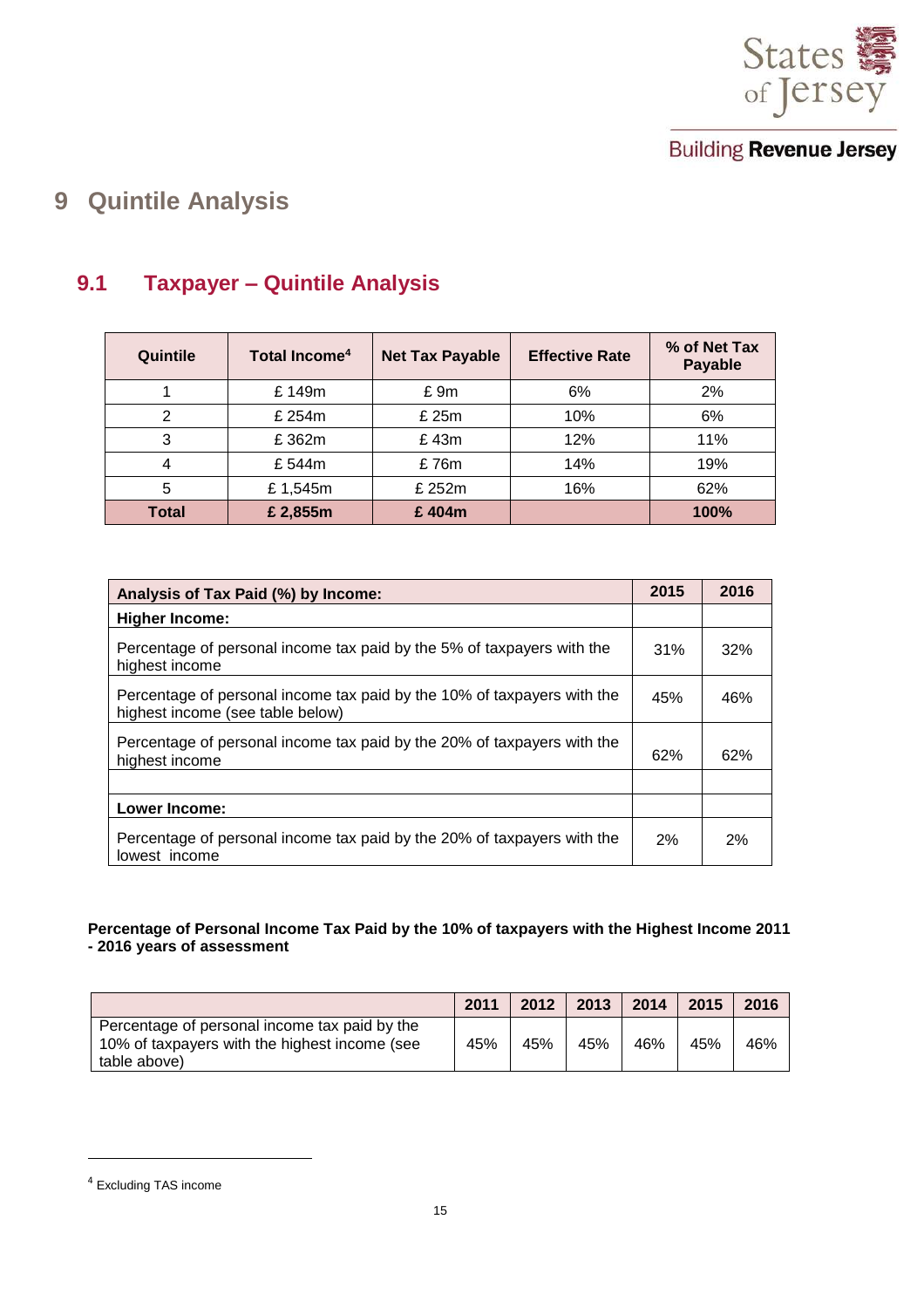

# <span id="page-15-0"></span>**10 Allowances, Reliefs and Deductions for Income Tax**

#### <span id="page-15-1"></span>**10.1 Children**

|          | 2015                                                      |      |                                                            |      |                                |                                    |  |  |  |  |  |
|----------|-----------------------------------------------------------|------|------------------------------------------------------------|------|--------------------------------|------------------------------------|--|--|--|--|--|
| Rate     | $N^{\circ}$ of<br>Children -<br>Lower<br><b>Allowance</b> | Cost | $No$ of<br>Children -<br><b>Higher</b><br><b>Allowance</b> | Cost | Total N° of<br><b>Children</b> | $N^{\circ}$ of<br><b>Taxpayers</b> |  |  |  |  |  |
| Marginal | 13,650                                                    | £10m | 1,240                                                      | £3m  | 14,890                         | 9,550                              |  |  |  |  |  |
| Standard | 2,900                                                     | £2m  | 490                                                        | £1m  | 3,390                          | 1,780                              |  |  |  |  |  |
|          | 16,550                                                    | £12m | 1,730                                                      | £3m  | 18,280                         | 11,330                             |  |  |  |  |  |

| 2016     |                                                           |      |                                                                   |      |                                |                                    |  |  |  |
|----------|-----------------------------------------------------------|------|-------------------------------------------------------------------|------|--------------------------------|------------------------------------|--|--|--|
| Rate     | $N^{\circ}$ of<br>Children -<br>Lower<br><b>Allowance</b> | Cost | $N^{\circ}$ of<br>Children -<br><b>Higher</b><br><b>Allowance</b> | Cost | Total N° of<br><b>Children</b> | $N^{\circ}$ of<br><b>Taxpayers</b> |  |  |  |
| Marginal | 14,140                                                    | £11m | 1,200                                                             | £3m  | 15,340                         | 9,810                              |  |  |  |
| Standard | 2,660                                                     | £1m  | 490                                                               | £1m  | 3,150                          | 1,680                              |  |  |  |
|          | 16,800                                                    | £12m | 1,690                                                             | £3m  | 18,490                         | 11,490                             |  |  |  |

| <b>Child Care Relief</b> |                                   |                                    |             |                                   |                                    |      |  |  |
|--------------------------|-----------------------------------|------------------------------------|-------------|-----------------------------------|------------------------------------|------|--|--|
|                          |                                   | 2015                               | 2016        |                                   |                                    |      |  |  |
| Rate                     | $N^{\circ}$ of<br><b>Children</b> | $N^{\circ}$ of<br><b>Taxpayers</b> | <b>Cost</b> | $N^{\circ}$ of<br><b>Children</b> | $N^{\circ}$ of<br><b>Taxpayers</b> | Cost |  |  |
|                          |                                   |                                    |             |                                   |                                    |      |  |  |
| Marginal                 | 2,220                             | 1,830                              | £2m         | 2,410                             | 1,970                              | £3m  |  |  |
| <b>Total</b>             | 2,220                             | 1,830                              | £2m         | 2, 140                            | 1,970                              | £3m  |  |  |

| <b>Additional Personal Allowance</b> |                                                                          |      |       |     |  |  |  |  |
|--------------------------------------|--------------------------------------------------------------------------|------|-------|-----|--|--|--|--|
|                                      | 2015                                                                     | 2016 |       |     |  |  |  |  |
| Rate                                 | <b>APA Cost</b><br><b>APA Cost</b><br>N° of Taxpayers<br>N° of Taxpayers |      |       |     |  |  |  |  |
| Marginal                             | 2.460                                                                    | £3m  | 2.520 | £3m |  |  |  |  |
| Standard                             | 200                                                                      | £0m  | 160   | £0m |  |  |  |  |
| <b>Total</b>                         | 2,660                                                                    | £3m  | 2,680 | £3m |  |  |  |  |

1. Count of taxpayers/children rounded to nearest 10. Note: All taxpayer counts rounded to nearest 10. Figures are shown rounded to the nearest £ million; hence components may not sum to row or column totals

2. Small amount of double counting of children when separated parents both claim for child

3. Both marginal rate and standard rate taxpayers can receive APA.

4. APA - Additional Personal Allowance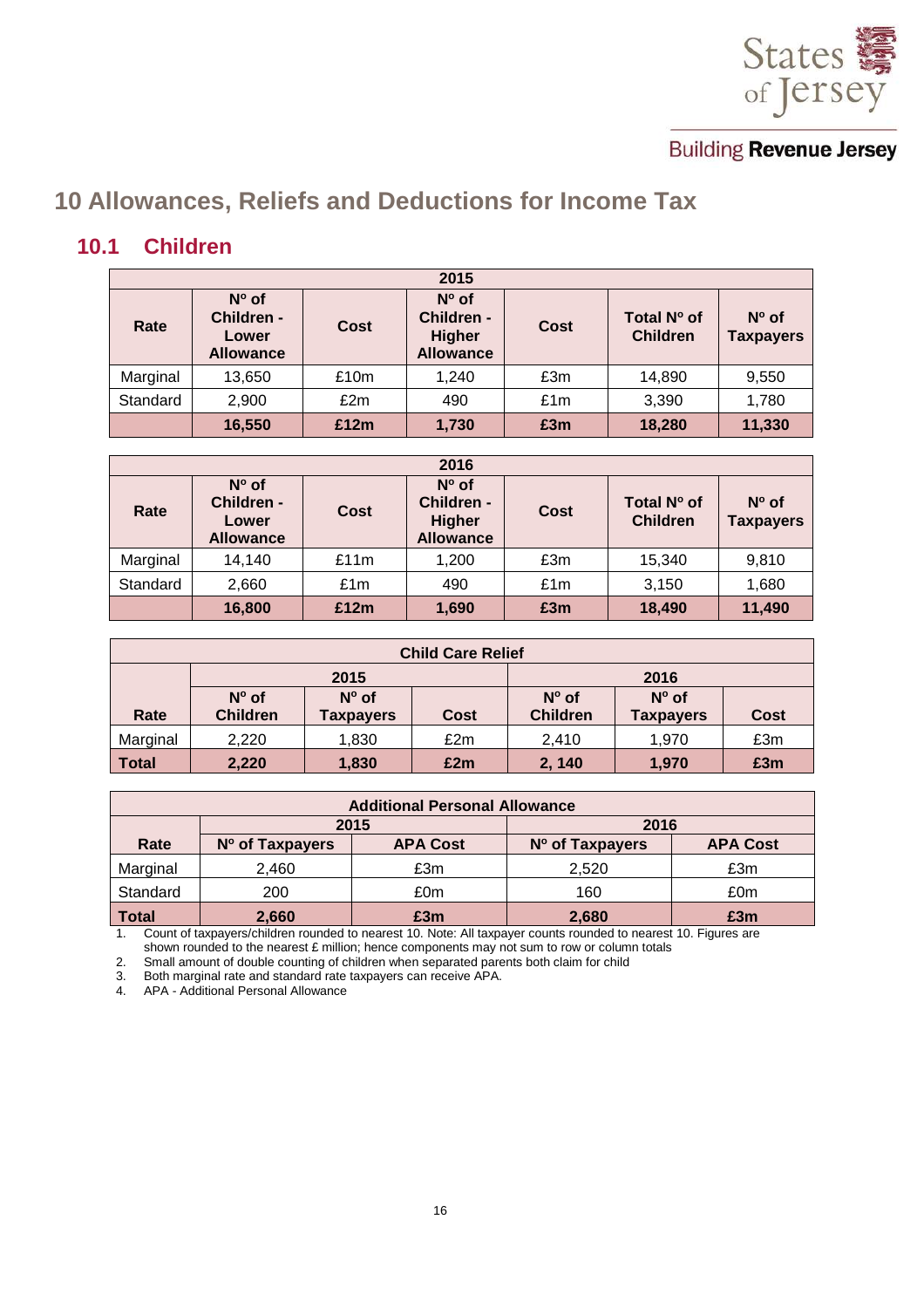

#### <span id="page-16-0"></span>**10.2 Mortgage Relief**

| <b>Mortgage Relief</b>            |       |       |  |  |  |
|-----------------------------------|-------|-------|--|--|--|
|                                   | 2015  | 2016  |  |  |  |
| $No$ of Taxpayers                 | 8.940 | 9.070 |  |  |  |
| Amount of Interest Relief Claimed | £12m  | £11m  |  |  |  |

Mortgage interest relief is only available to marginal rate taxpayers.

For interest relief on your main residence there is a capital restriction of £300,000.

Phasing out interest tax relief for main residence - from the year of assessment 2017 the interest cap is reducing by £1,500 per annum until the interest relief is removed from the year of assessment 2026.

#### <span id="page-16-1"></span>**10.3 Pension Contributions**

| <b>Pension Contributions</b>        |        |        |  |  |  |  |
|-------------------------------------|--------|--------|--|--|--|--|
|                                     | 2015   | 2016   |  |  |  |  |
| $N°$ of Taxpayers                   | 15.190 | 15.050 |  |  |  |  |
| Amount of Retirement Relief Claimed | £11m   | £11m   |  |  |  |  |

Available to standard rate and marginal rate taxpayers and deductible as an expense against relevant earnings.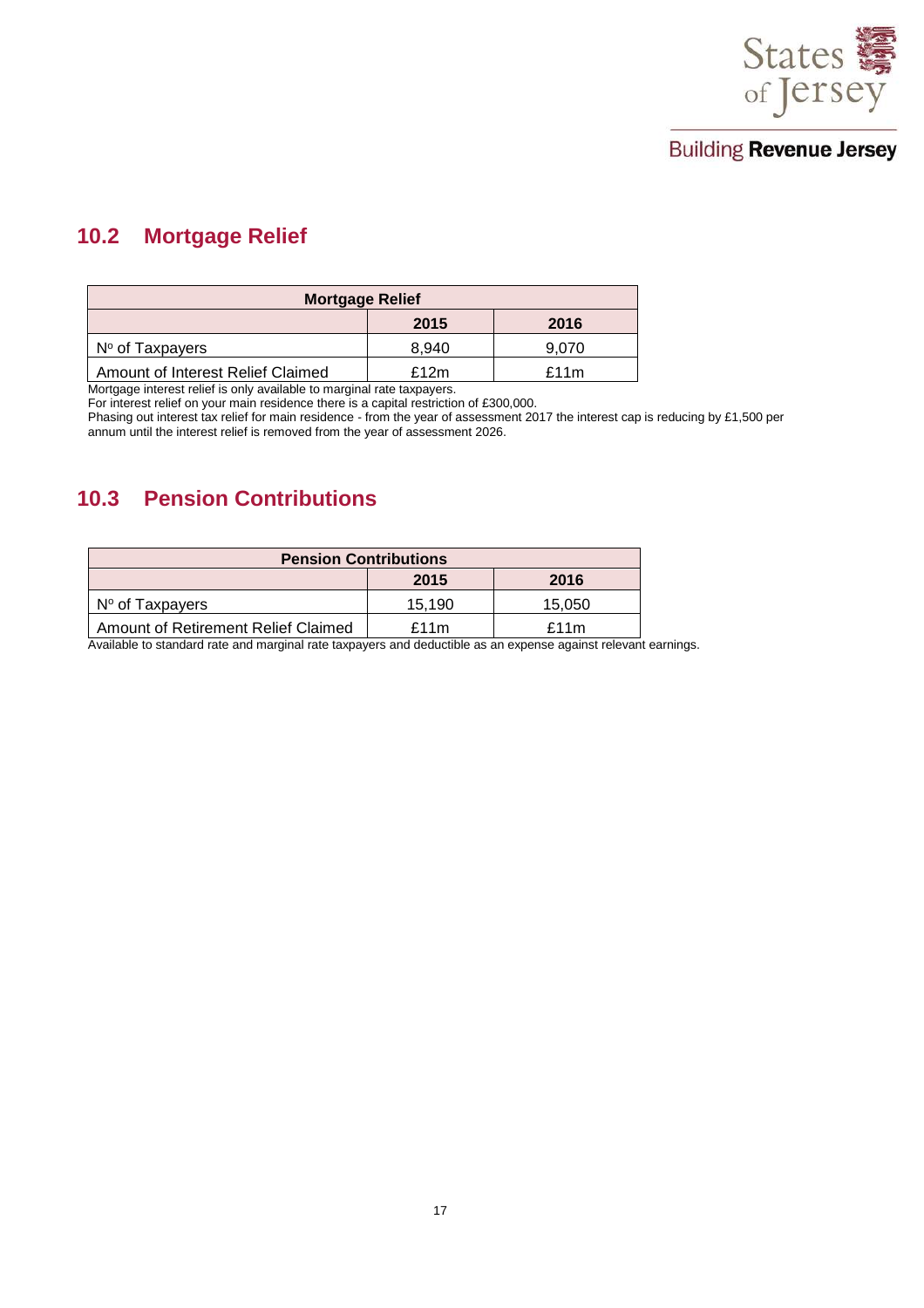

# <span id="page-17-0"></span>**11 Corporate Tax**

## <span id="page-17-1"></span>**11.1 Tax Payable by Tax Rate**

| <b>Companies by Rate</b>                                                                                                                                                          | 2011   | 2012   | 2013   | 2014   | 2015   | 2016   |
|-----------------------------------------------------------------------------------------------------------------------------------------------------------------------------------|--------|--------|--------|--------|--------|--------|
| Count - 0% companies - No tax<br>payable                                                                                                                                          | 43,710 | 42,700 | 44,730 | 46,960 | 43,990 | 43,530 |
| Count - 0% companies - positive tax<br>payable from Jersey property rental or<br>development, quarrying in Jersey, or<br>from the importation and/or supply of<br>hydrocarbon oil | 1,320  | 1,290  | 1,290  | 1,290  | 1,260  | 1,220  |
| <b>Total Count 0% Companies</b>                                                                                                                                                   | 45,030 | 43,990 | 46,020 | 48,250 | 45,250 | 44,750 |
| Total tax payable by 0% companies<br>in receipt of Jersey property<br>income/oil income etc.                                                                                      | £18m   | £18m   | £17m   | £18m   | £20m   | £21m   |
| Count - 10% companies - No Tax<br>Payable                                                                                                                                         | 710    | 730    | 730    | 730    | 690    | 710    |
| Count - 10% companies - Tax payable                                                                                                                                               | 200    | 210    | 210    | 220    | 210    | 190    |
| Total Count - 10% companies                                                                                                                                                       | 910    | 940    | 940    | 950    | 900    | 900    |
| Total tax payable by 10%<br>companies                                                                                                                                             | £48m   | £67m   | £63m   | £70m   | £70m   | £63m   |
| Count 20% (utility) Companies                                                                                                                                                     | 20     | 20     | 20     | 20     | 20     | 20     |
| Total tax payable by 20% (utility)<br>companies                                                                                                                                   | £5m    | £3m    | £3m    | £3m    | £4m    | £4m    |
| Count - IBC companies                                                                                                                                                             | 60     |        |        |        |        |        |
| <b>Total tax payable by IBC companies</b>                                                                                                                                         | £9m    |        |        |        |        |        |
| <b>Count</b>                                                                                                                                                                      | 46,020 | 44,950 | 46,980 | 49,220 | 46,170 | 45,670 |
| Tax payable                                                                                                                                                                       | £79m   | £89m   | £82m   | £91m   | £94m   | £89m   |

Note: Count of companies rounded to nearest 10. Figures are shown rounded to the nearest £ million; hence components may not sum to row or column totals

Includes foreign incorporated but Jersey tax resident companies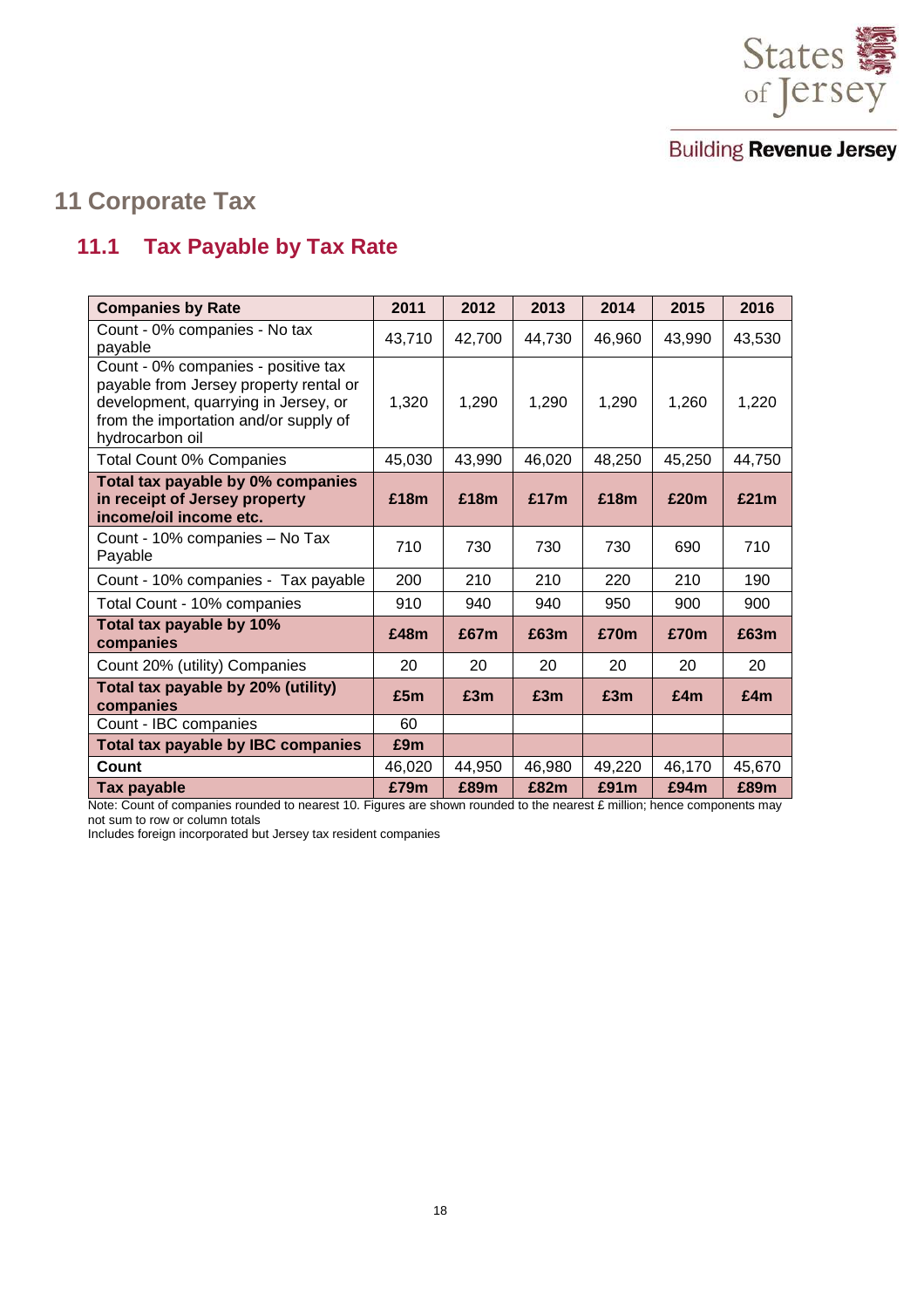

# <span id="page-18-0"></span>**12 Goods and Services Tax (GST)**

## <span id="page-18-1"></span>**12.1 GST by Industry Codes**

| <b>Classification</b>                                                       | <b>GST Charge</b> |        |        |        |        |        |        |  |
|-----------------------------------------------------------------------------|-------------------|--------|--------|--------|--------|--------|--------|--|
|                                                                             | 2011              | 2012   | 2013   | 2014   | 2015   | 2016   | 2017   |  |
| A - Agriculture, Forestry and Fishing                                       | £0m               | £1m    | £1m    | £1m    | £1m    | £1m    | £1m    |  |
| B - Mining and Quarrying                                                    | £1m               | £1m    | £1m    | £1m    | £1m    | £1m    | £1m    |  |
| C - Manufacturing                                                           | £2m               | £2m    | £2m    | £2m    | £2m    | £2m    | £2m    |  |
| D - Electricity, Gas, Steam, and Air<br>Conditioning                        | £4m               | £5m    | £4m    | £4m    | £5m    | £4m    | £5m    |  |
| E - Water Supply Sewerage Waste<br>management and remediation activities    | £1m               | £1m    | £1m    | £1m    | £1m    | £1m    | £1m    |  |
| F - Construction                                                            | £5m               | £5m    | £6m    | £6m    | £6m    | £6m    | £6m    |  |
| G - Wholesale and Retail Trade; Repair<br>of Motor Vehicles and Motorcycles | £29m              | £36m   | £36m   | £37m   | £38m   | £38m   | £38m   |  |
| H - Transportation and Storage                                              | £1m               | £1m    | £1m    | £1m    | £1m    | £1m    | £2m    |  |
| I - Accommodation and food services<br>activities                           | £5m               | £7m    | £7m    | £7m    | £8m    | £8m    | £8m    |  |
| J - Information and Communication                                           | £5m               | £6m    | £5m    | £6m    | £6m    | £6m    | £6m    |  |
| K - Financial and Insurance Activities                                      | £0m               | £0m    | £0m    | £0m    | £0m    | £0m    | £1m    |  |
| L - Real Estate Activities                                                  | £1m               | £1m    | £2m    | £2m    | £1m    | £1m    | £1m    |  |
| M - Professional Scientific and<br><b>Technical Activities</b>              | £3m               | £4m    | £3m    | £3m    | £3m    | £4m    | £4m    |  |
| N - Administrative and Support Service<br><b>Activities</b>                 | £2m               | £2m    | £2m    | £2m    | £2m    | £3m    | £3m    |  |
| O - Public Administration and Defence;<br><b>Compulsory Social Security</b> | $-E4m$            | -£4m   | $-E4m$ | $-E5m$ | $-E5m$ | $-E5m$ | $-E5m$ |  |
| P - Education                                                               | £0m               | £0m    | £0m    | £0m    | £0m    | £0m    | £0m    |  |
| Q - Human Health and Social Work<br><b>Activities</b>                       | £0m               | £0m    | £0m    | £0m    | £0m    | £0m    | £0m    |  |
| R - Arts Entertainment and Recreation                                       | £1m               | £1m    | £1m    | £1m    | £1m    | £1m    | £1m    |  |
| S - Other Service Activities                                                | £0m               | £0m    | £0m    | £0m    | £0m    | £0m    | £0m    |  |
| T - Activities of Households as<br>Employers                                | £0m               | £0m    | £0m    | £0m    | £0m    | £0m    | £0m    |  |
| $V -$ Charity                                                               | $-E1m$            | $-E1m$ | $-E1m$ | $-E1m$ | $-E1m$ | $-E1m$ | $-E1m$ |  |
| W - DIY Housebuilder                                                        | £0m               | £0m    | £0m    | £0m    | £0m    | £0m    | £0m    |  |
| $X - Other$                                                                 | £0m               | £0m    | £0m    | £0m    | £0m    | £0m    | £0m    |  |
| <b>Total</b>                                                                | £55m              | £66m   | £66m   | £69m   | £70m   | £73m   | £75m   |  |

Notes: Classification based on Companies House – Standard industrial classification of economic activities (SIC) Figures are shown rounded to the nearest £ million; hence components may not sum to row or column totals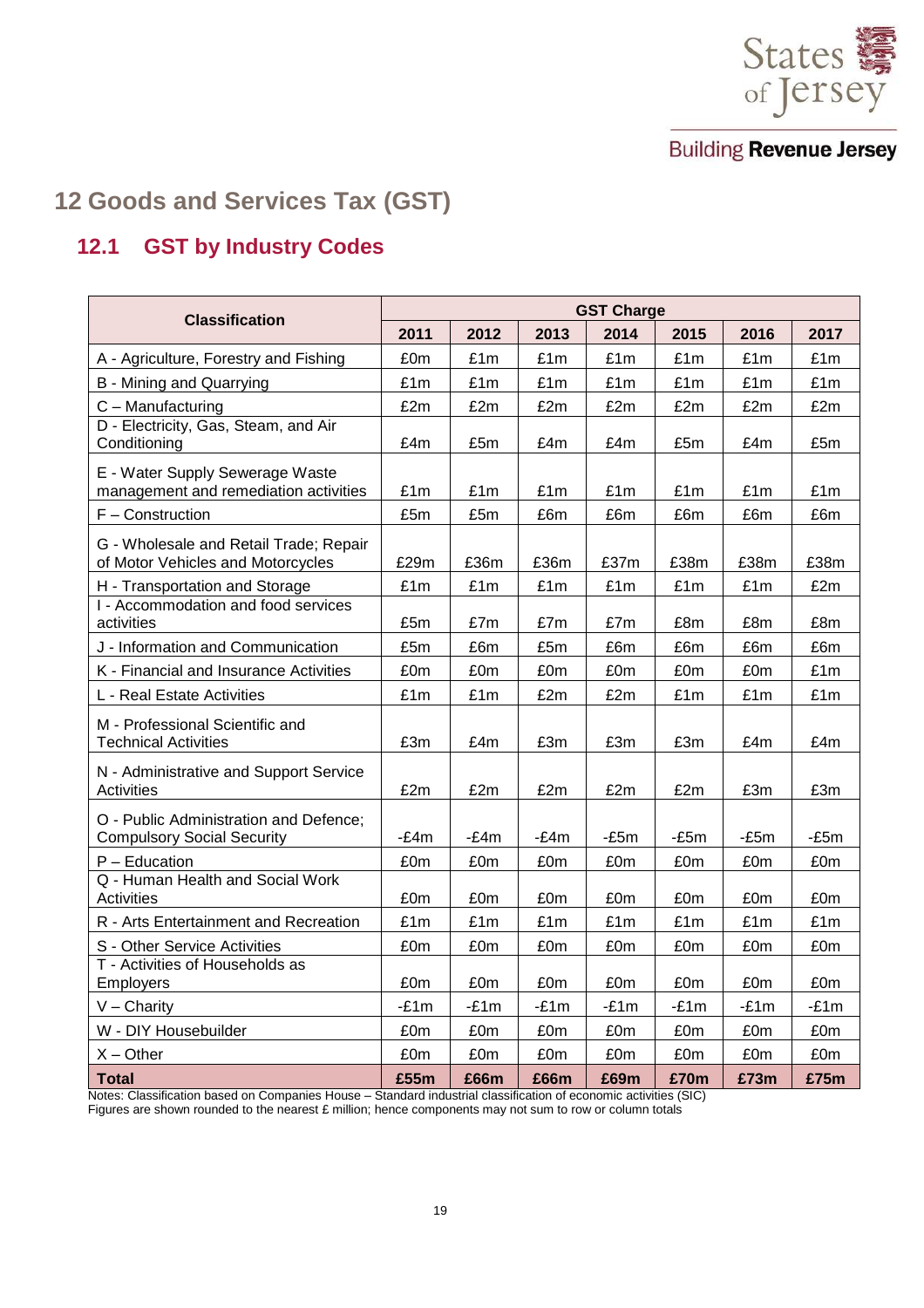

# <span id="page-19-0"></span>**13 International Service Entities**

|                                    | 2011   | 2012   | 2013     | 2014   | 2015   | 2016   | 2017   |
|------------------------------------|--------|--------|----------|--------|--------|--------|--------|
| Principle Ref Nº Count             | 360    | 340    | 340      | 370    | 380    | 380    | 380    |
| <b>Member Count</b>                | 1,420  | 1,440  | 1,460    | 1,580  | 1,610  | 1,760  | 1,640  |
| <b>Deposit Taker</b>               | 30     | 30     | 30       | 20     | 20     | 20     | 20     |
| <b>Participating Member</b>        | 660    | 640    | 660      | 670    | 630    | 630    | 560    |
| <b>Fund Functionary</b>            | 30     | 30     | 30       | 30     | 20     | 20     | 20     |
| <b>Managed Manager</b>             | 110    | 120    | 130      | 140    | 140    | 180    | 180    |
| <b>Affiliated Leader</b>           | 100    | 100    | 100      | 90     | 90     | 90     | 90     |
| <b>Fund Services Business</b>      | 120    | 120    | 130      | 120    | 120    | 110    | 110    |
| <b>Non-Affiliated Person</b>       | 0      | 0      | $\Omega$ | 10     | 10     | 10     | 0      |
| <b>Other ISE</b>                   | 470    | 510    | 490      | 610    | 670    | 790    | 750    |
| Entity applying to maintain a list | 110    | 100    | 110      | 90     | 100    | 90     | 90     |
| <b>Number of Vehicles</b>          | 33,650 | 31,750 | 32,750   | 32,670 | 32,470 | 31,660 | 30,740 |
| <b>Total Fee</b>                   | £9m    | £9m    | £9m      | £9m    | £9m    | £9m    | £8m    |

Count rounded to nearest 10. Figures are shown rounded to the nearest £ million; hence components may not sum to row or column totals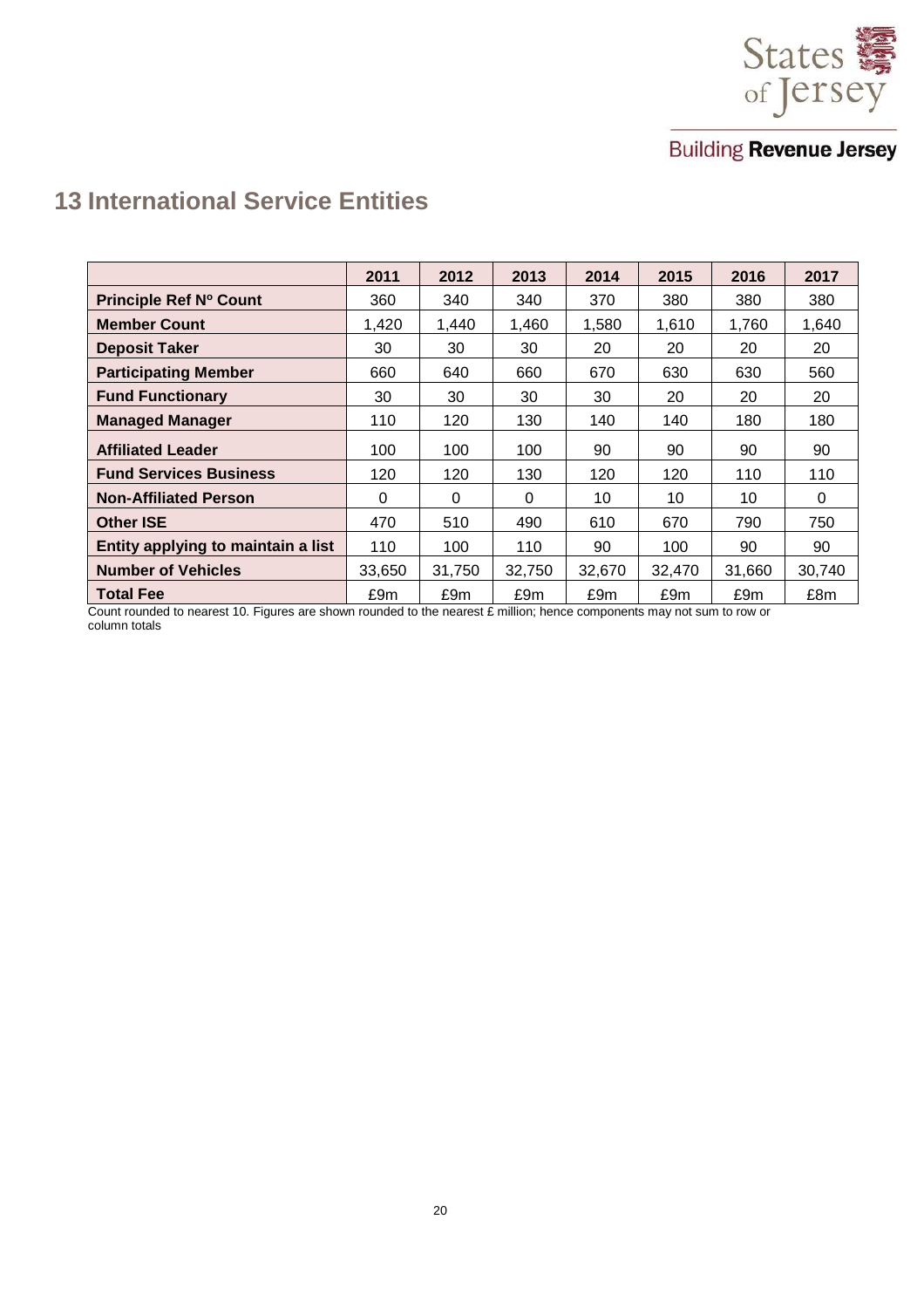

# <span id="page-20-0"></span>**14 Methodological Notes**

- All data taken from the Taxes Office Database on 15-07-2018
- Counts of taxpayers are inclusive of those taxpayers who have married or separated in the year of assessment. This may result in the double counting of some individuals, as they may be counted as a single taxpayer for part of the marital year and again as part of a married couple for the remainder of the year. This is dependent on being a taxpayer in one or both instances.
- Comparisons to previously published data should be treated with caution as data has occasionally been revised and the methodologies used may differ.
- When compiling this report further analysis was conducted on married couples/civil partners who have elected for separate assessment. To identify the tax rate used this has resulted in differences in the number of standard tax payers compared to previously published data.
- All the data is drawn from the Taxes Office ageing software and database which presents methodological challenges when producing statistics. A software replacement program is currently underway which should address these issues.